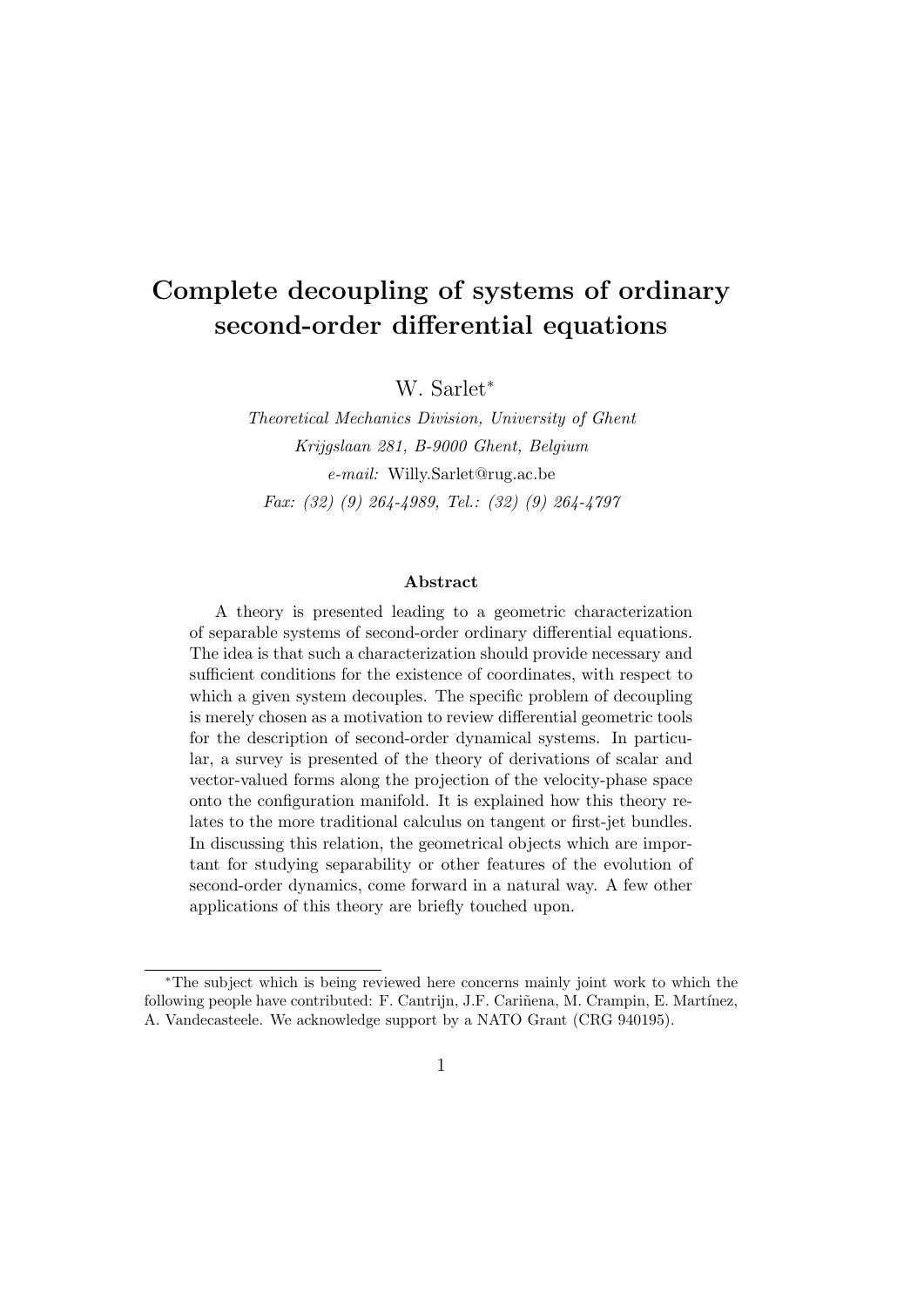### 1. Introduction

Consider a system of, generally coupled and non-linear, second-order ordinary differential equations

$$
\ddot{q}^i = f^i(t, q, \dot{q}) \qquad i = 1, \dots, n. \tag{1.1}
$$

It is a truism to say that there is in general no hope for solving such a system analytically and that the best one can hope for is to obtain some reduction of the problem (for example via symmetries), or to get insight into qualitative aspects of the dynamics. Despite an enormous literature in this field of applied analysis, very few results are available when it concerns second-order equations with  $n > 1$ .

Suppose, however, that the given system  $(1.1)$  is actually a fairly simple problem in disguised form. This might be the case, for example, if it were possible to transform the equations into a system of (at least partially) decoupled equations or if it were possible to linearize them. How is one going to tell that this is the case?

The question we want to address here is the following: can one find new coordinates  $Q^j = Q^j(t, q)$ , such that the transformed system is completely decoupled, i.e. has the form

$$
\ddot{Q}^j = F^j(t, Q^j, \dot{Q}^j),\tag{1.2}
$$

where each  $F<sup>j</sup>$  depends only on the corresponding  $Q<sup>j</sup>$  and its derivative (and possibly also on time)? There are two aspects to this question. First of all, how can we tell if such  $Q^j$  exist, in a way which has practical relevance? In other words, we are certainly not interested in mere existence theorems, but want to discover necessary and sufficient conditions which can directly be applied to the given data, i.e. to the given functions  $f^i$ . Secondly, assuming the  $f^i$  pass all tests, we want to be able also to construct the good coordinates  $Q^j$ .

It is perhaps not so obvious to everyone that differential geometry has something to offer in that respect. Generally speaking, differential geometry is important in the study of dynamical systems when it comes to discussing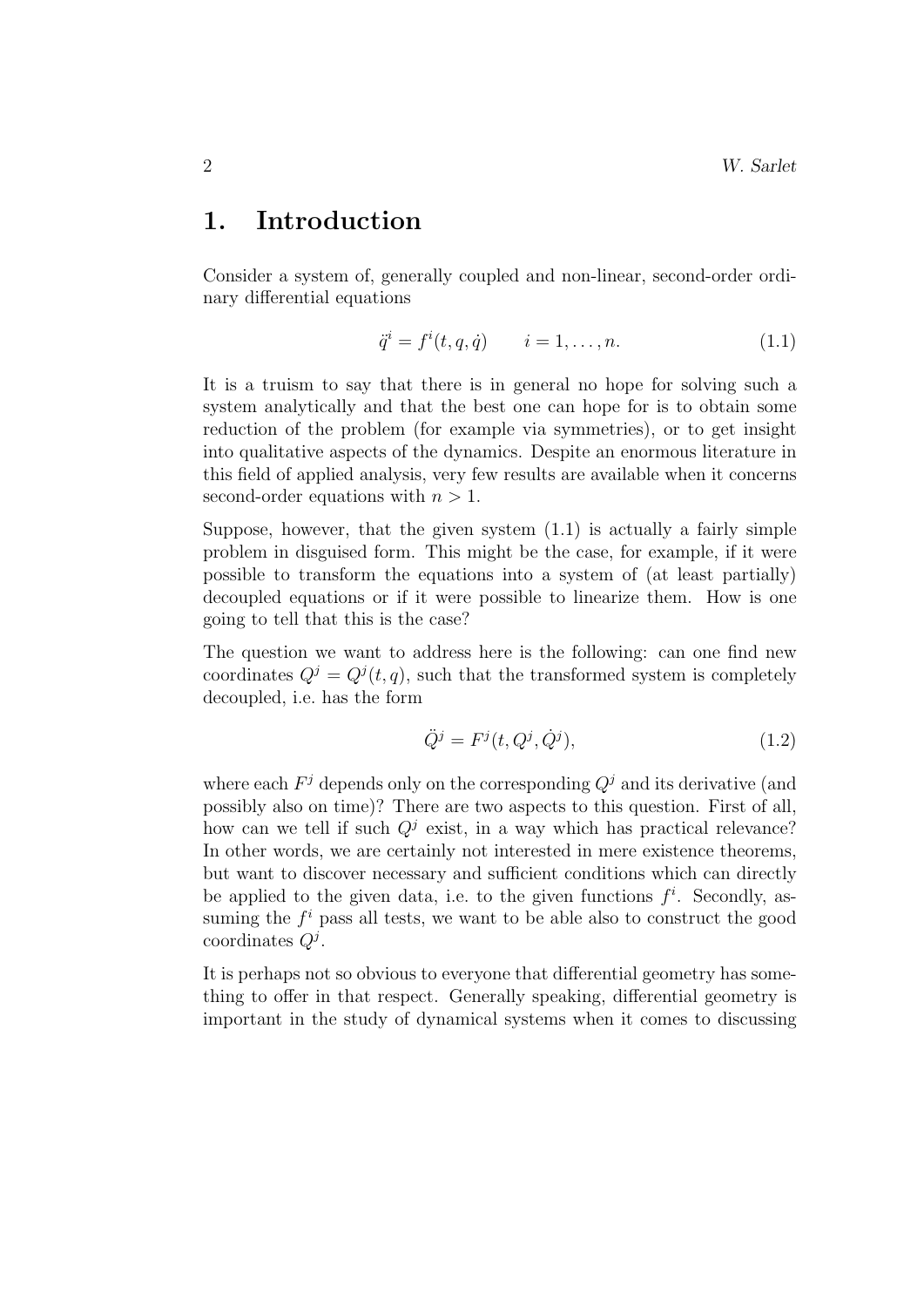global properties. In a somewhat less ambitious fashion, even in a local setting it may be very relevant to search for intrinsic properties, i.e. properties which do not depend on the choice of coordinates or, expressed differently, on a perhaps coincidental appearance of the system at hand.

Why then could differential geometry be relevant for the above raised question of separability? It is true of course that decoupling, if possible, will occur in a special set of coordinates. The existence of such coordinates, however, is coordinate independent, so that the tests which are to be discovered may well come from intrinsic tensorial objects and operators related to the given dynamical system.

Since the specific task for this workshop was to present a review lecture, the separability question will in fact be an alibi to give a review of differential geometric tools which have been developed to study systems of secondorder differential equations, henceforth abbreviated to SODE's. The style of presentation of these elements of differential geometry is chosen to be very expository, in the hope that this will encourage students who have not specialised in this field to get at least a flavour of the general reasoning. Basically, the assumption will be that the reader has some notion about the concept of a differentiable manifold, vector fields and differential forms, and basic operations such as the exterior derivative and the Lie derivative. An easy access to these matters is offered by the book of Schutz (1980). To avoid extra technicalities, we will mostly restrict ourselves to an entirely autonomous framework! The natural environment for discussing SODE's then is a tangent bundle  $\tau: TM \to M$ .

We will enter into a short presentation of the following review topics. To begin with, we recall some basic elements of the geometry of a tangent bundle  $\tau: TM \to M$  and discuss the additional structure coming from a SODE. By the end of that section, we will discover indications that it is of interest to introduce the concepts of differential forms (and in fact general tensor fields) along the projection  $\tau$ . Faced with the problem of developing a calculus of differential forms along  $\tau$ , Section 4 is about derivations. We recall the main ingredients and results of the standard work of Frölicher and Nijenhuis (1956) on the classification of derivations and sketch a survey of the corresponding theory for derivations of forms along  $\tau$ . In Section 5, different ways are discussed for relating the newly developed calculus to the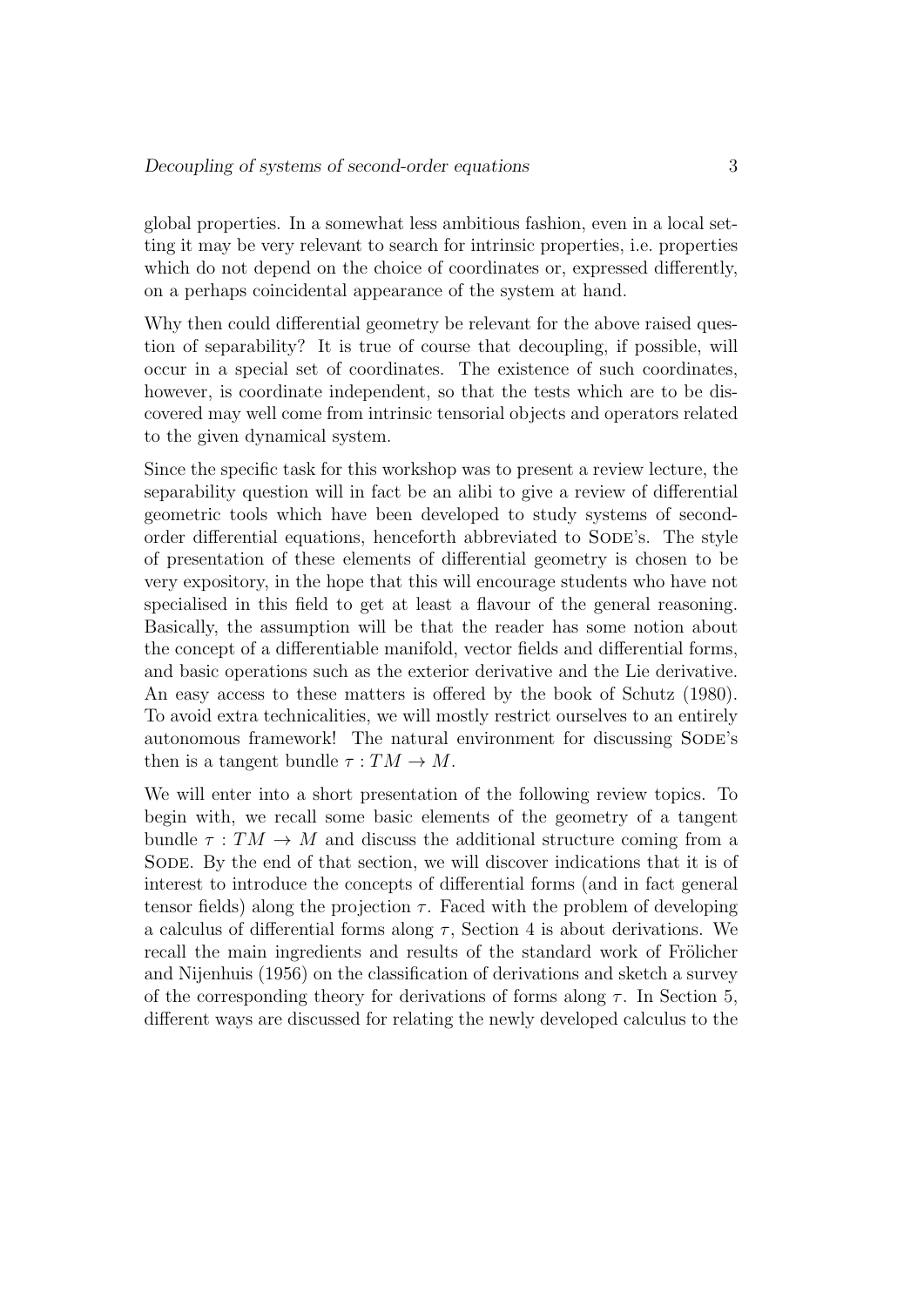more traditional one on  $TM$ . In doing so, we come across the important covariant derivatives and the Jacobi endomorphism associated to a SODE.

After this review of general background information, we return to the separability problem in Section 6. For the concluding remarks in the final section, we will briefly mention some other applications of this theory.

Before starting our excursion now, we list a number of references for the various topics which will enter the discussion. The list is of course far from being exhaustive. For the geometry of a tangent bundle and its application to second-order dynamics in general and Lagrangian mechanics in particular, some key references are the work by Klein (see Klein (1962) for the early history and e.g. Klein (1992) for more recent developments), the contributions of Grifone  $(1972a,b)$  and a much cited paper by Crampin  $(1983a)$ . Also of interest is an extensive review paper by Morandi et al (1990). The systematic study of forms along the projection  $\tau$  was introduced in the thesis of Martínez (1991) and subsequently developed in a series of papers: see Martínez et al  $(1992, 1993a)$  and Sarlet et al  $(1995)$  for the corresponding theory in the time-dependent case. The main references for the application to complete separability are Martínez et al (1993b) and Cantrijn et al (1996). Some more references will be given underway.

## 2. Elements of the geometry of a tangent bundle and second-order dynamics

The tangent bundle  $TM$  of a manifold M is the union of all tangent spaces to M over all points  $q \in M$ . So each point of TM is a vector  $v_q$  attached to some point q of M and, if n is the dimension of M, it takes  $2n$  coordinates  $(q^i, v^i)$  to specify  $v_q$ , namely the coordinates  $q^i$  which locate the point in M and the components  $v^i$  of the vector under consideration. The projection  $\tau: TM \to M$  is the map  $\tau: v_q \mapsto q$  and the inverse image  $\tau^{-1}(q) = T_qM$ is called the fibre over  $q$ . TM itself, as a manifold, has its own tangent vectors of course, and those which are tangent to a fibre are said to be vertical. Natural objects on a manifold are things which can be defined in a canonical way, without needing any extra data or assumptions. On TM, there exist natural objects of the following kind. First, merely by the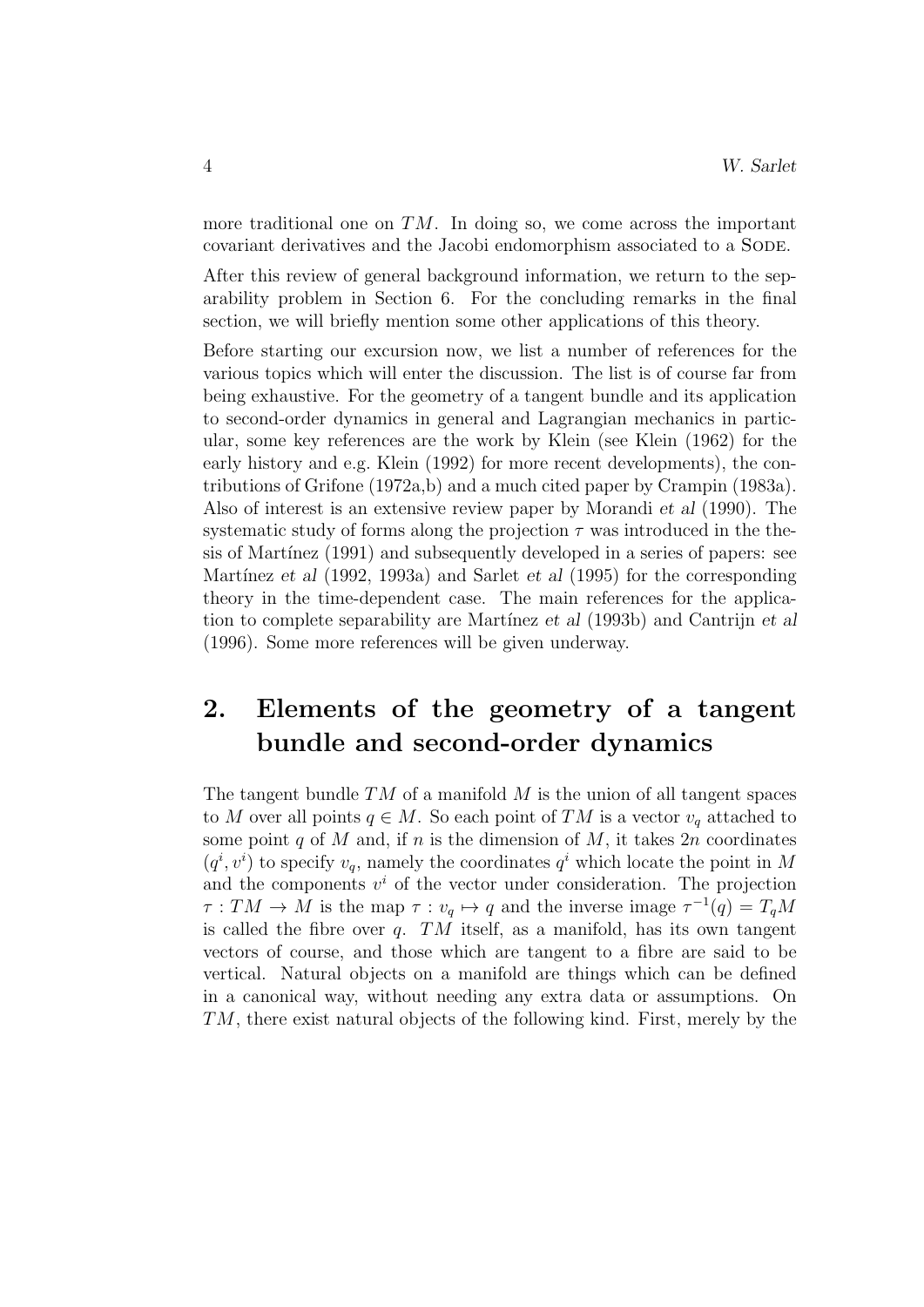fact that  $TM$  is a vector bundle, we have a dilation vector field (sometimes called Liouville vector field)  $\Delta = v^i \partial / \partial v^i$ , characterizing indeed dilations in the fibres. More specifically for  $TM$ , there is a canonical type  $(1,1)$  tensor field (to be thought of as a linear map on vector fields, or dually on 1-forms)

$$
S = dq^i \otimes \frac{\partial}{\partial v^i},\qquad(2.1)
$$

called the vertical endomorphism:

$$
X = \mu^i \frac{\partial}{\partial q^i} + \nu^i \frac{\partial}{\partial v^i} \quad \leadsto \quad S(X) = \mu^i \frac{\partial}{\partial v^i}.
$$

We refer to the already cited literature and e.g. to Crampin (1983b), Crampin and Thompson (1985) and Yano and Davies (1975) for the properties of this tensor field and its role in characterizing the structure of a tangent bundle.

There are two ways of lifting vector fields on M canonically to vector fields on TM: the vertical and complete lift (or prolongation). For  $X =$  $X^{i}(q)\partial/\partial q^{i} \in \mathcal{X}(M)$ , the vertical lift  $X^{V}$  is given by

$$
X^{V} = X^{i}(q) \frac{\partial}{\partial v^{i}}.
$$
\n(2.2)

This construction in fact lies at the heart of the definition of S. The complete lift on the other hand is obtained by prolonging the flow of X and reads:

$$
X^{c} = X^{i}(q)\frac{\partial}{\partial q^{i}} + v^{j}\frac{\partial X^{i}}{\partial q^{j}}\frac{\partial}{\partial v^{i}}.
$$
\n(2.3)

More structure becomes available on  $TM$  when there are additional data. For example, a function  $L \in C^{\infty}(TM)$  (satisfying some regularity condition) gives rise to a symplectic form  $d\theta_L$ , where

$$
\theta_L = S(dL) = \frac{\partial L}{\partial v^i} dq^i \tag{2.4}
$$

is the so-called Poincaré-Cartan 1-form associated to  $L$ . There is then a corresponding Sode field which represents the Euler-Lagrange equations coming from L. More generally, any SODE brings in itself some new canonical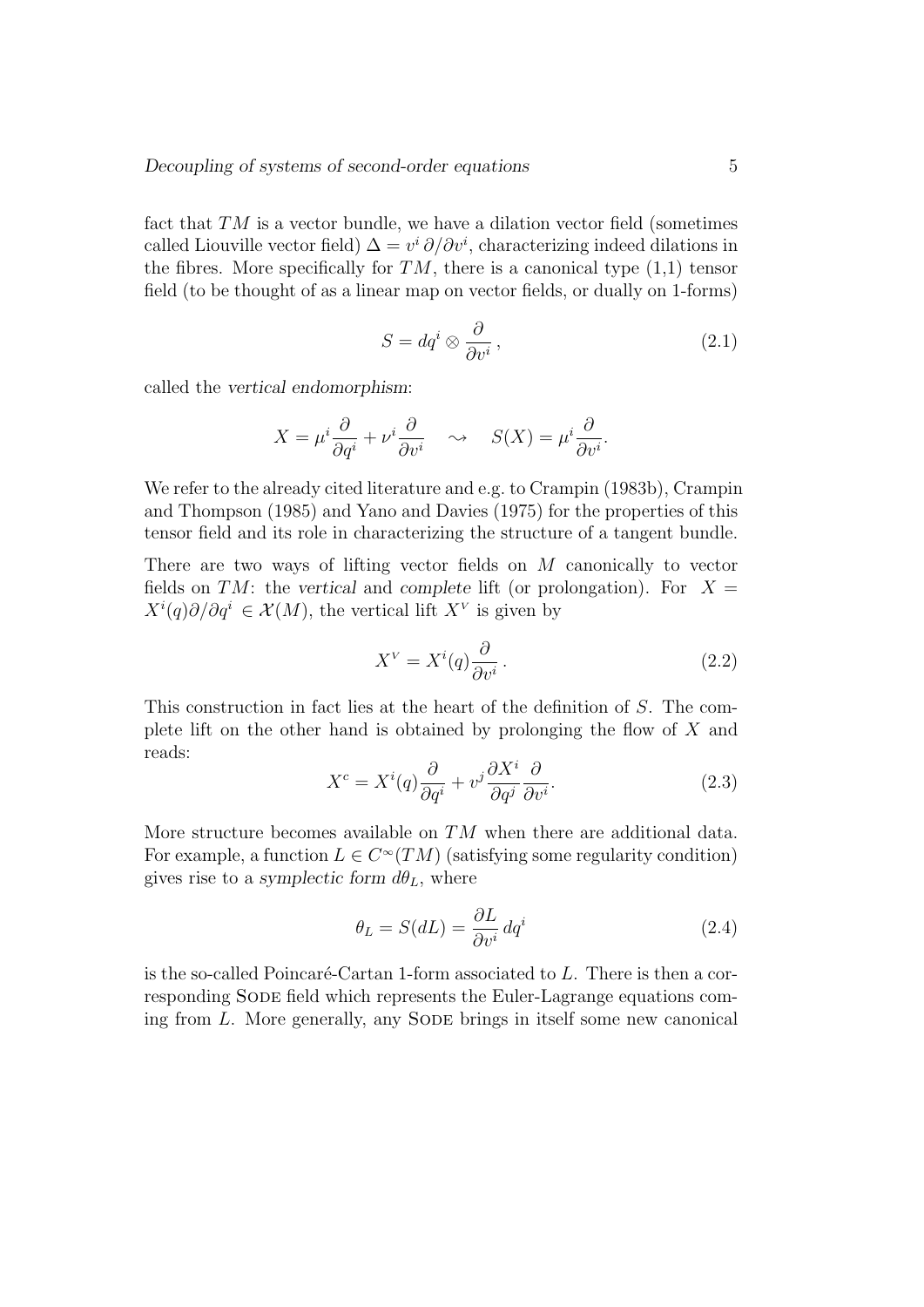structure to TM. A SODE field  $\Gamma$  is determined by the intrinsic requirement  $S(\Gamma) = \Delta$  and has the following coordinate representation:

$$
\Gamma = v^i \frac{\partial}{\partial q^i} + f^i(q, v) \frac{\partial}{\partial v^i}.
$$
\n(2.5)

Its most important contribution to the structure on  $TM$  is that it comes along with a so-called non-linear connection. In general terms, a non-linear (Ehresmann) connection on  $\tau: TM \to M$  is a smooth procedure for defining at each point  $v_q$  of TM a horizontal subspace of  $T_{v_q}(TM)$ , complementary to the space of vertical vectors. Every SODE  $\Gamma$  canonically defines such a connection in the following way. Observe for a start that, sitting on a manifold which carries a canonical structure (the tensor field  $S$ ) and having been given a preferred direction to travel around on this manifold (the flow lines of the vector field  $\Gamma$ ), it is quite natural to look at the way this canonical structure is being transported along the given flow. This is essentially the meaning of computing the Lie derivative of S with respect to  $\Gamma$  and it so happens that the square of the resulting tensor field is the identity. From the property  $(\mathcal{L}_{\Gamma}S)^2 = I$ , it follows that

$$
P_H = \frac{1}{2}(I - \mathcal{L}_{\Gamma}S), \quad P_V = \frac{1}{2}(I + \mathcal{L}_{\Gamma}S)
$$
 (2.6)

are complementary projection operators, i.e. their sum is the identity and we have

$$
P_H^2 = P_H, \quad P_V^2 = P_V, \quad P_H \circ P_V = 0. \tag{2.7}
$$

The horizontal subspace at each  $v_q$  then is, of course, the image of the projector  $P_H$ , restricted to  $T_{v_q}(TM)$ .

An alternative definition of the horizontal subspaces is worth to be mentioned here. With the aid of Γ, we have another lifting procedure, called horizontal lift, which can directly be defined as follows

$$
X \in \mathcal{X}(M) \mapsto X^H \in \mathcal{X}(TM) = \frac{1}{2}(X^c + [X^V, \Gamma]).
$$
 (2.8)

For a coordinate explanation, it suffices to look at the lift of the coordinate fields on  $M$ , which are of the form

$$
H_i = \left(\frac{\partial}{\partial q^i}\right)^H = \frac{\partial}{\partial q^i} - \Gamma_i^j \frac{\partial}{\partial v^j},\qquad(2.9)
$$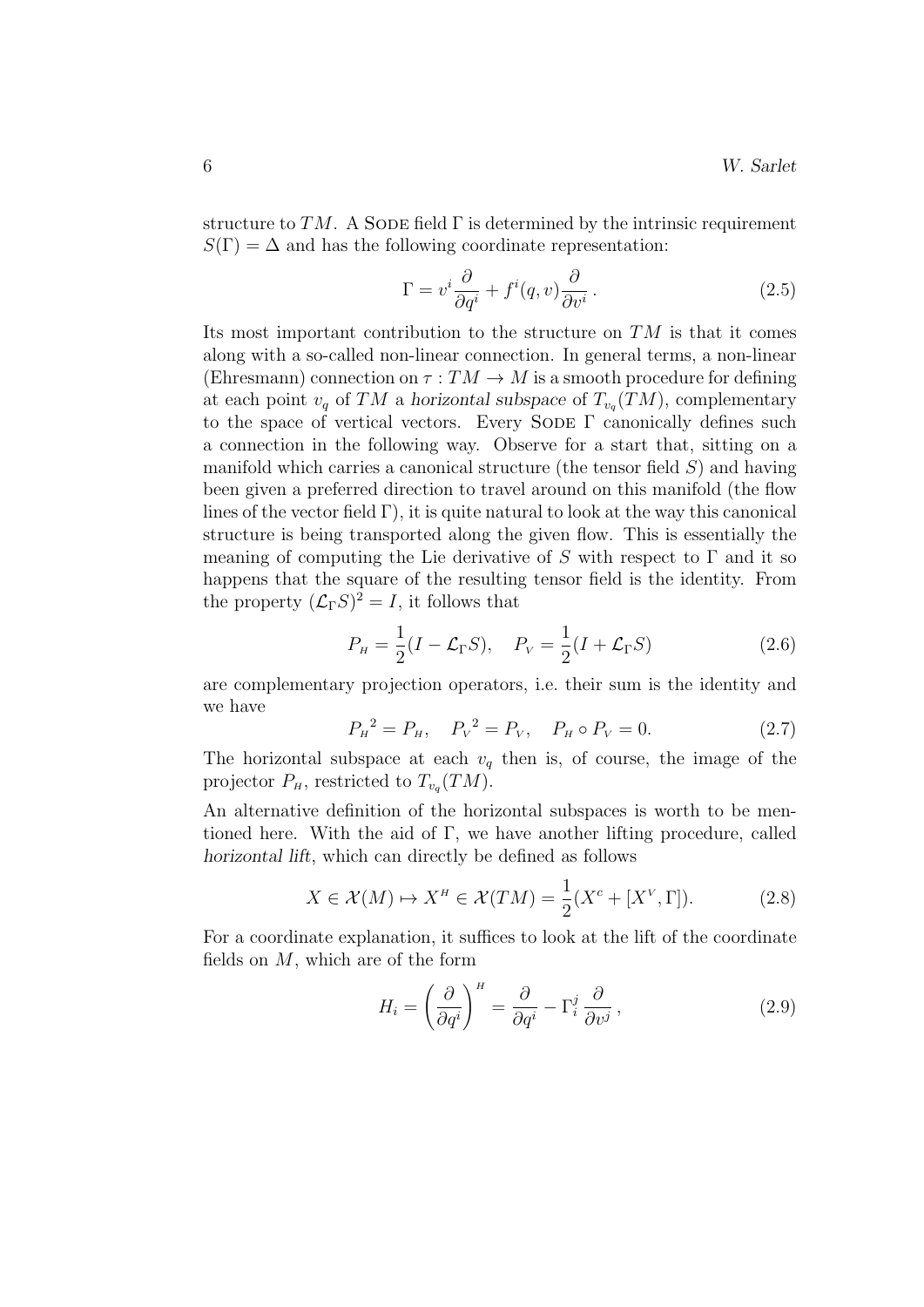where the functions  $\Gamma_i^j$  are called connection coefficients and, for the case at hand, are given by

$$
\Gamma_i^j = -\frac{1}{2} \frac{\partial f^j}{\partial v^i}.
$$
\n(2.10)

It is of interest for our purposes to understand explicitly the link between these two equivalent ways of constructing horizontal subspaces. Clearly, every  $Z \in \mathcal{X}(TM)$ , through the use of the operators  $P_H$  and  $P_V$ , has a unique decomposition into a horizontal and a vertical part. Both of these parts can actually be regarded as lifts. But since their coefficients will generally be functions of  $q$ 's and  $v$ 's, we cannot be talking here about horizontal and vertical lifts of vector fields on M. What we are looking at are vector fields which in their derivation part look as if they live on  $M$ , but have their coefficients living on  $TM$ . They are vector fields along the projection  $\tau: TM \to M$  and will be discussed in more detail in the next section. The link we were trying to explain then becomes clear if we observe that the above horizontal lift construction extends in a natural way to vector fields along  $\tau$  by imposing linearity over  $C^{\infty}(TM)$ .

# 3. Vector fields and forms along the projection  $\tau:TM\to M$

A vector field X along  $\tau$ , and similarly a 1-form  $\alpha$  along  $\tau$ , are best visualized as maps defined by the following commutative schemes (where of course  $T^*M$  is the cotangent bundle of M, constructed in the same way as  $TM$ , with the dual space of covectors at each point replacing the vector space of tangent vectors, and with projection  $\pi : T^*M \to M$ ).

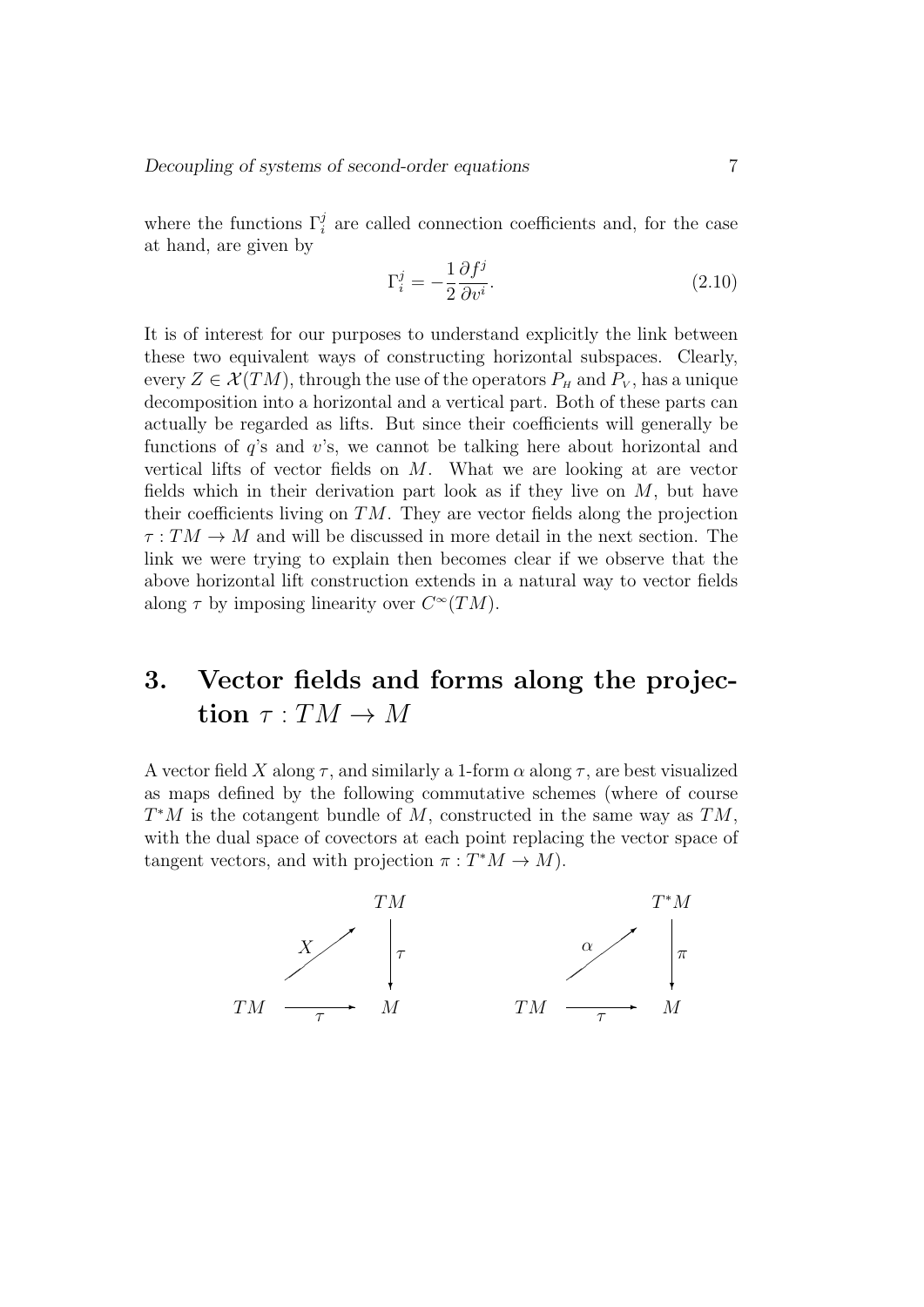As already indicated, the coordinate representation of these objects reads:

$$
X = X^{i}(q, v) \frac{\partial}{\partial q^{i}}, \qquad \alpha = \alpha_{i}(q, v) dq^{i}. \qquad (3.1)
$$

More general tensor fields along  $\tau$  can be constructed out of these building blocks by taking tensor products or wedge products in the usual way.

Let us introduce, as in Martínez et al  $(1992, 1993a)$ , the following notations:

- $\mathcal{X}(\tau)$ : set of vector fields along  $\tau$ ,
- $\Lambda(\tau)$ : set of scalar forms along  $\tau$ ,
- $V(\tau)$ : set of vector-valued forms along  $\tau$ .

 $V(\tau)$  is a graded module over  $\Lambda(\tau)$ . Typically, an element  $L \in V^{\ell}(\tau)$  is a tensor field of the form

$$
L = \lambda^i \otimes \frac{\partial}{\partial q^i} \quad \text{with} \quad \lambda^i = \lambda^i_{j_1 \cdots j_\ell} \, dq^{j_1} \wedge \cdots \wedge dq^{j_\ell} \in \Lambda^\ell(\tau). \tag{3.2}
$$

Coming back to the remark at the end of the previous section, the vertical and horizontal lift operations from  $\mathcal{X}(M)$  to  $\mathcal{X}(TM)$  naturally extend to  $\mathcal{X}(\tau)$ . To be explicit, for

$$
X = X^{i}(q, v) \frac{\partial}{\partial q^{i}} \in \mathcal{X}(\tau), \quad \text{putting} \quad V_{i} = \frac{\partial}{\partial v^{i}},
$$

we have

$$
X^V = X^i V_i, \qquad X^H = X^i H_i. \tag{3.3}
$$

For the prolongation, however, the situation is slightly more complicated. Indeed, for  $X \in \mathcal{X}(\tau)$ , it is quite easy to define a prolongation  $X^{(1)}$ , but the result is, technically speaking, a vector field along the projection  $\tau_{21}$ :  $T^2M \rightarrow TM$  (the 3n-dimensional manifold  $T^2M$  has fibre coordinates,  $a^i$  say, to be thought of as modelling accelerations). With the aid of  $\Gamma$ , however, which can be regarded as a section  $\gamma$  of  $\tau_{21}$  (think of  $\gamma$  as defining the submanifold  $a^i = f^i(q, v)$  of  $T^2M$ , we obtain another lift operator  $J_{\Gamma}$  :  $\mathcal{X}(\tau) \rightarrow \mathcal{X}(TM)$ , defined by  $J_{\Gamma}X = X^{(1)} \circ \gamma$  and determined, in coordinates, by the following prescription:

$$
J_{\Gamma}X = X^{i}\frac{\partial}{\partial q^{i}} + \Gamma(X^{i})\frac{\partial}{\partial v^{i}}.
$$
\n(3.4)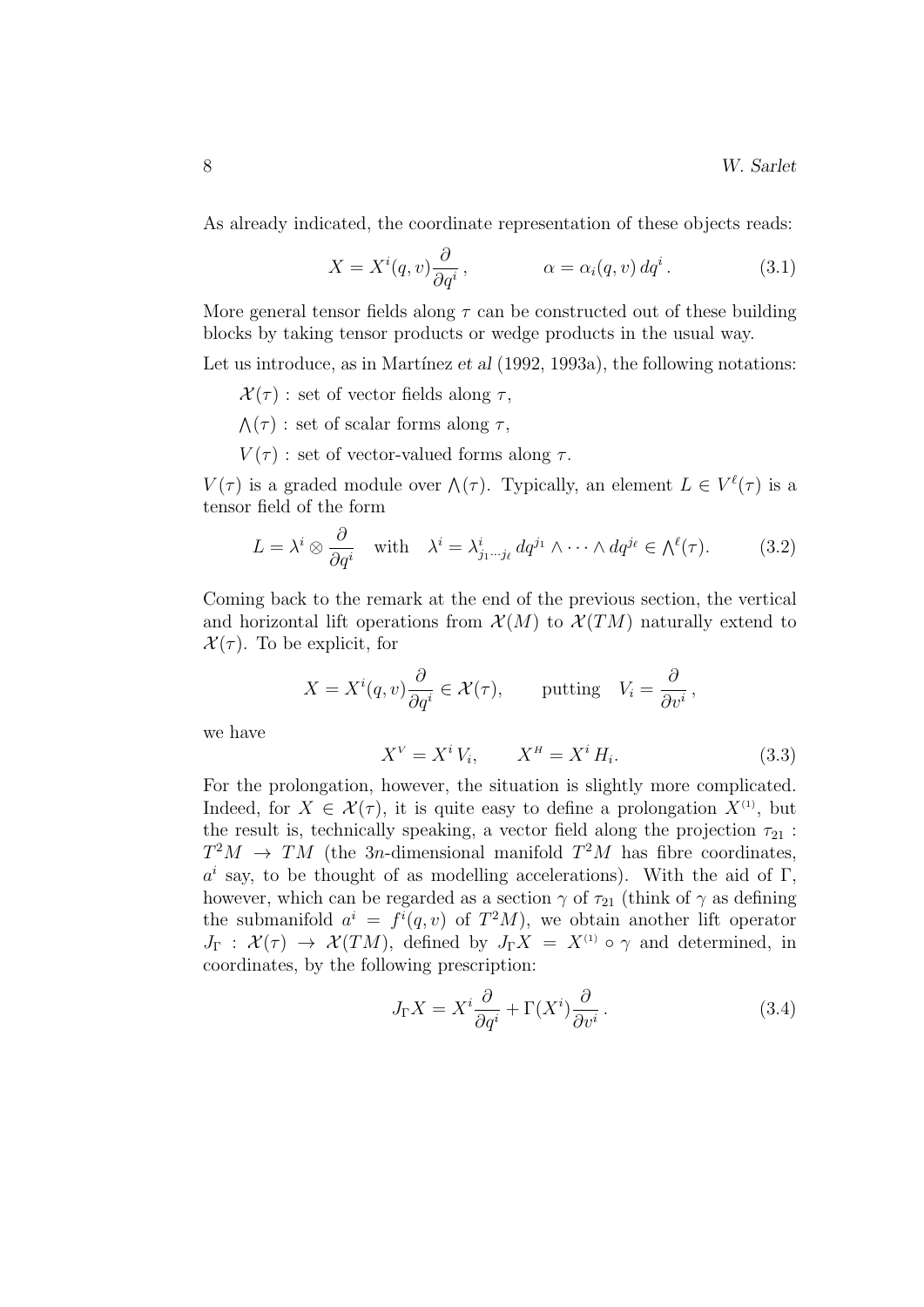A similar construction applies dually to 1-forms  $\alpha = \alpha_i(q, v) dq^i \in \Lambda^1(\tau)$ and results in a 1-form  $I_{\Gamma} \alpha \in \Lambda^1(TM)$ , given by:

$$
I_{\Gamma}\alpha = \alpha_i dv^i + \Gamma(\alpha_i) dq^i.
$$
 (3.5)

A couple of remarks are in order here. The image sets  $J_{\Gamma}(\mathcal{X}(\tau))$  and  $I_{\Gamma}(\Lambda^1(\tau))$  were used at an earlier stage in a number of papers (see e.g. Sarlet et al (1984, 1987)) to develop calculational aspects adapted to given second-order dynamical systems. For example,  $J_{\Gamma}(\mathcal{X}(\tau))$  is of interest because it contains all dynamical symmetries of  $\Gamma$  and, likewise,  $I_{\Gamma}(\Lambda^1(\tau))$ contains all so-called adjoint symmetries. The motivation which led later on to the idea of developing a "calculus along  $\tau$ " came from the observation that many quantities of interest on  $TM$  appear to be generated by a corresponding object along  $\tau$ . More precisely, they are such that the more familiar calculations on  $TM$  contain a certain degree of redundancy, because both the horizontal and the vertical part of the object in question come from the same corresponding object along  $\tau$ . It is clear, for example, by looking at the coordinate expression of  $J_{\Gamma}X$  that only the first term can carry relevant information, the second one then being determined automatically. Examples where this phenomenon occurs are the already mentioned symmetries and adjoint symmetries, but also recursion operators and the Poincaré-Cartan form in Lagrangian mechanics.

Before entering the review of the quite recent theory of derivations of forms along  $\tau$ , this may be the place to say a few words about the picture for the more general case of time-dependent SODE's, where there should be room also to allow for time-dependent transformations.

For the time-dependent framework, the natural geometrical environment is the following. Second-order equations are governed by a vector field

$$
\Gamma = \frac{\partial}{\partial t} + \dot{q}^i \frac{\partial}{\partial q^i} + f^i(t, q, \dot{q}) \frac{\partial}{\partial \dot{q}^i},
$$
\n(3.6)

on a first-jet bundle  $J^1\pi$  of a bundle  $\pi : E \to \mathbb{R}$ . Here,  $(t, q^i)$  are local bundle coordinates on the  $n + 1$ -dimensional space E and  $(t, q^i, \dot{q}^i)$  then are the induced natural coordinates on  $J^1\pi$ , which is the set of equivalence classes of curves  $t \mapsto (t, q^{i}(t))$  in E, whereby equivalence refers to first-order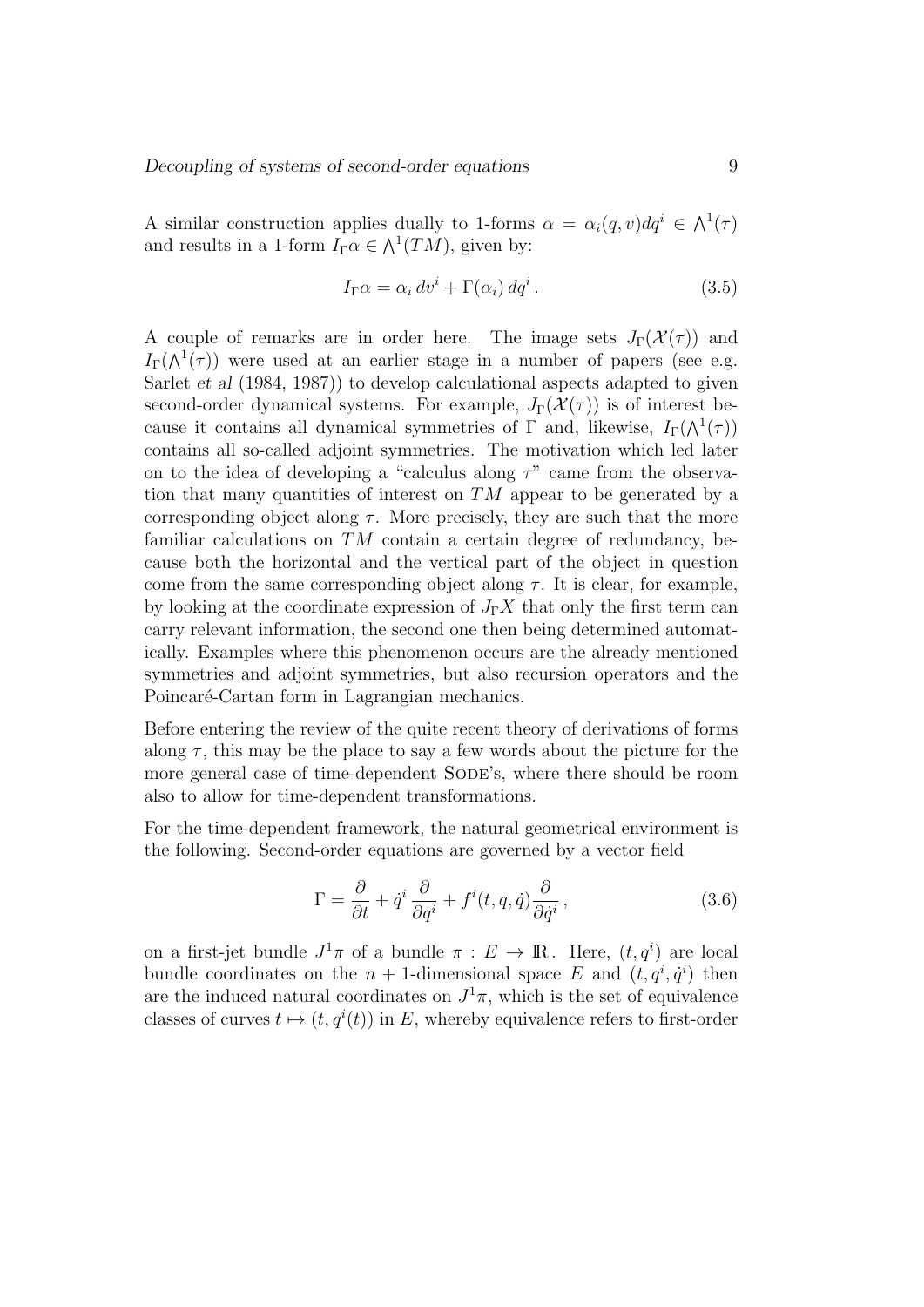tangency.  $J^1\pi$  also carries a canonical "vertical endomorphism", defined by the tensor field

$$
S = \theta^i \otimes \frac{\partial}{\partial \dot{q}^i}, \quad \text{with} \quad \theta^i = dq^i - \dot{q}^i dt. \tag{3.7}
$$

The local 1-forms  $\theta^i$  are called contact forms. For a general reference on jet bundles, see Saunders (1989).

For any  $X \in \mathcal{X}(E)$ , say

$$
X = X^0 \frac{\partial}{\partial t} + X^i \frac{\partial}{\partial q^i},\tag{3.8}
$$

there is a well defined concept of prolongation again:  $X^{(1)} \in \mathcal{X}(J^1\pi)$  is of the form

$$
X^{(1)} = X^0 \frac{\partial}{\partial t} + X^i \frac{\partial}{\partial q^i} + (\dot{X}^i - \dot{q}^i \dot{X}^0) \frac{\partial}{\partial \dot{q}^i}.
$$
 (3.9)

Obviously, there is also a vertical lift operation, in fact we have

$$
X^V = S(X^{(1)}).
$$
 (3.10)

Finally, the SODE  $\Gamma$  this time defines a "non-linear connection" on the bundle  $\pi_1^0: J^1\pi \to E$ ; the subspaces of  $T(J^1\pi)$ , which are complementary to the vertical sub-bundle are determined by the following horizontal lift construction:

$$
X^{H} = \frac{1}{2} \left( X^{(1)} + [X^{V}, \Gamma] + \langle X, dt \rangle \Gamma \right).
$$
 (3.11)

Despite some clear analogies at the start of the description, the timedependent theory is not a trivial copy of the autonomous one: there are many technical complications, but a corresponding calculus of forms along  $\pi_1^0$  has been developed (see Sarlet *et al* (1995)).

## 4. Derivations – Classification

We have indicated several reasons why it is of interest to develop a calculus of forms along  $\tau$ , but what does that really amount to? Apart from purely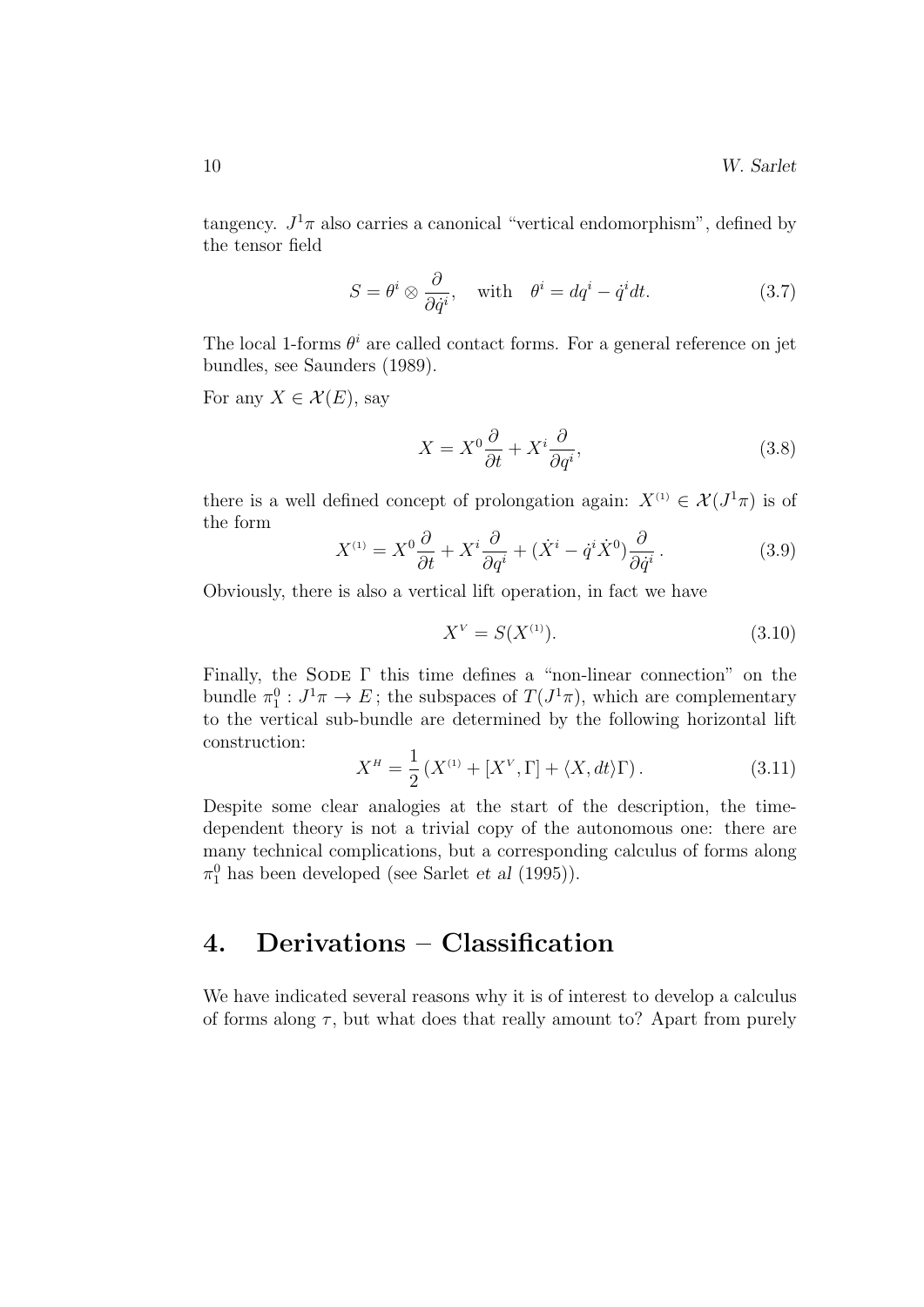algebraic operations (such as the wedge product), the operations we know to be of interest from the standard calculus of forms (see e.g. Flanders (1963), Loomis and Sternberg (1968)) are things like the exterior derivative, the interior product with vector fields and the Lie derivative. Additional operations may become important when there is more structure available. For example, when there is a linear connection at our disposal, we will certainly be interested in covariant derivatives. What all these operations have in common is that they are derivations. A general theory of derivations of differential forms has been developed by Frölicher and Nijenhuis (1956). Since then, of course, many people have contributed to the field or have developed a similar machinery starting from different premises. One of the main contributors to the subject is Michor (see e.g. Michor (1987,1989) and also Kolář et al  $(1993)$ ). It is reasonable to expect that, also for the case of forms along  $\tau$ , most calculational aspects of interest will emerge from a general theory of derivations or at least will benefit from being interpreted within such a theory.

Introducing the concept of derivations of differential forms is a matter of defining operators with certain abstract properties and these are the same whether we are talking about ordinary differential forms on a manifold or forms along a map.

**Definition:**  $D: \Lambda(\tau) \to \Lambda(\tau)$  is a derivation of degree r if

1. 
$$
D(\Lambda^p(\tau)) \subset \Lambda^{p+r}(\tau)
$$

- 2.  $D(\alpha + \lambda \beta) = D\alpha + \lambda D\beta, \qquad \alpha, \beta \in \Lambda(\tau), \ \lambda \in \mathbb{R}$
- 3.  $D(\alpha \wedge \gamma) = D\alpha \wedge \gamma + (-1)^{pr} \alpha \wedge D\gamma, \qquad \alpha \in \Lambda^p(\tau).$

To define derivations of vector-valued forms, we need somehow to impose in addition that the operator also satisfies the sort of graded Leibniz rule 3 with respect to multiplication of the vector field part of the tensor with scalar forms. Recall that  $V(\tau)$  is a (graded) module over  $\Lambda(\tau)$ , so that the wedge product of a scalar and a vector-valued form makes sense. Instead of giving a full definition then of a derivation of  $V(\tau)$ , it suffices to mention that a derivation D (of degree r) of  $V(\tau)$  has an associated derivation of  $\Lambda(\tau)$ ,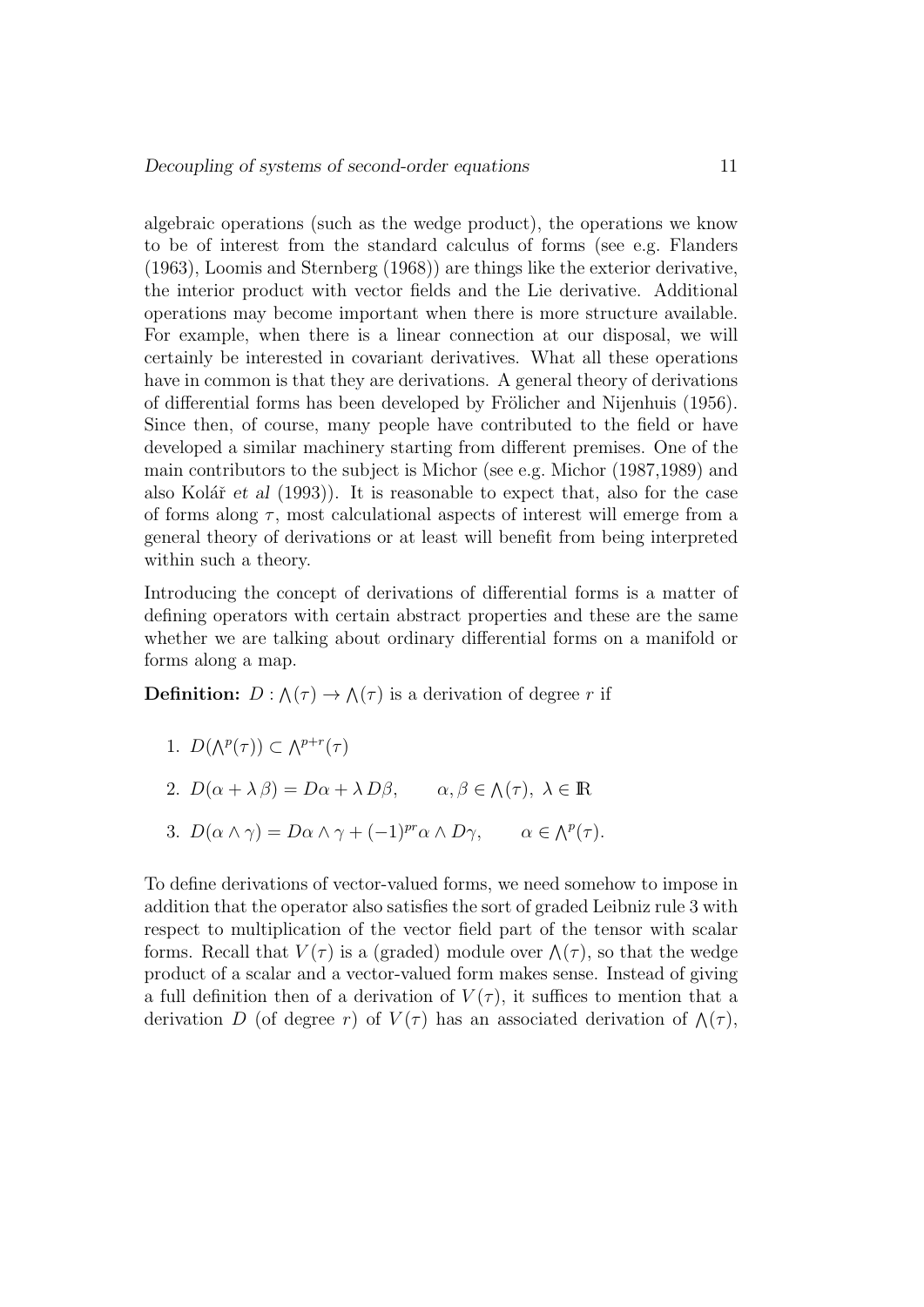also denoted by  $D$ , and that the additional requirement to make everything consistent is: for  $L \in V^{\ell}(\tau)$ ,  $\omega \in \Lambda^{p}(\tau)$ ,

$$
D(\omega \wedge L) = D\omega \wedge L + (-1)^{pr} \omega \wedge DL. \tag{4.1}
$$

One easily proves that every D of  $\Lambda(\tau)$  is completely determined by its action on functions on TM and on so-called basic 1-forms (i.e. elements of  $\Lambda^1(M)$ ). For an extension of a derivation of  $\Lambda(\tau)$  to  $V(\tau)$ , it then further suffices to specify the action on *basic vector fields* (elements of  $\mathcal{X}(M)$ ) in a way which is consistent with multiplication by basic functions.

The set of derivations of  $\Lambda(\tau)$  (or  $V(\tau)$ ) forms a graded Lie algebra. Indeed, if  $D_1$  and  $D_2$  are derivations of degree  $r_1$  and  $r_2$  respectively, then

$$
[D_1, D_2] = D_1 \circ D_2 - (-1)^{r_1 r_2} D_2 \circ D_1 \tag{4.2}
$$

is a derivation of degree  $r_1 + r_2$ . Considering in addition a  $D_3$  of degree  $r_3$ , we have the graded Jacobi identity:

$$
(-1)^{r_1r_3}[D_1,[D_2,D_3]] + (-1)^{r_2r_1}[D_2,[D_3,D_1]] + (-1)^{r_3r_2}[D_3,[D_1,D_2]] = 0.
$$
\n(4.3)

Having introduced derivations, the first main challenge is understanding their classification and for that purpose we will briefly review how the classification works in the standard theory of Frölicher and Nijenhuis (for derivations of scalar forms).

The algebra  $\Lambda(M)$  comes equipped with the exterior derivative d, a derivation of degree 1. Two types of derivations then can be distinguished: *deriva*tions of type  $i_{\star}$ , they are the ones which vanish on functions, and derivations of type  $d_{\star}$ , by definition the ones that commute with d. For  $L \in V^{r}(M)$ , one defines  $i_L$ , a derivation of degree  $r-1$  by the following requirements:  $i_L f = 0$  (on functions) and for  $\alpha \in \Lambda^1(M)$  we have,

$$
i_L \alpha(X_1, \dots, X_r) = \alpha(L(X_1, \dots, X_r)). \tag{4.4}
$$

The action on forms of degree higher than one then follows from the derivation property 3. The main classification results of Frölicher and Nijenhuis are summarized in the following theorem.

### Theorem.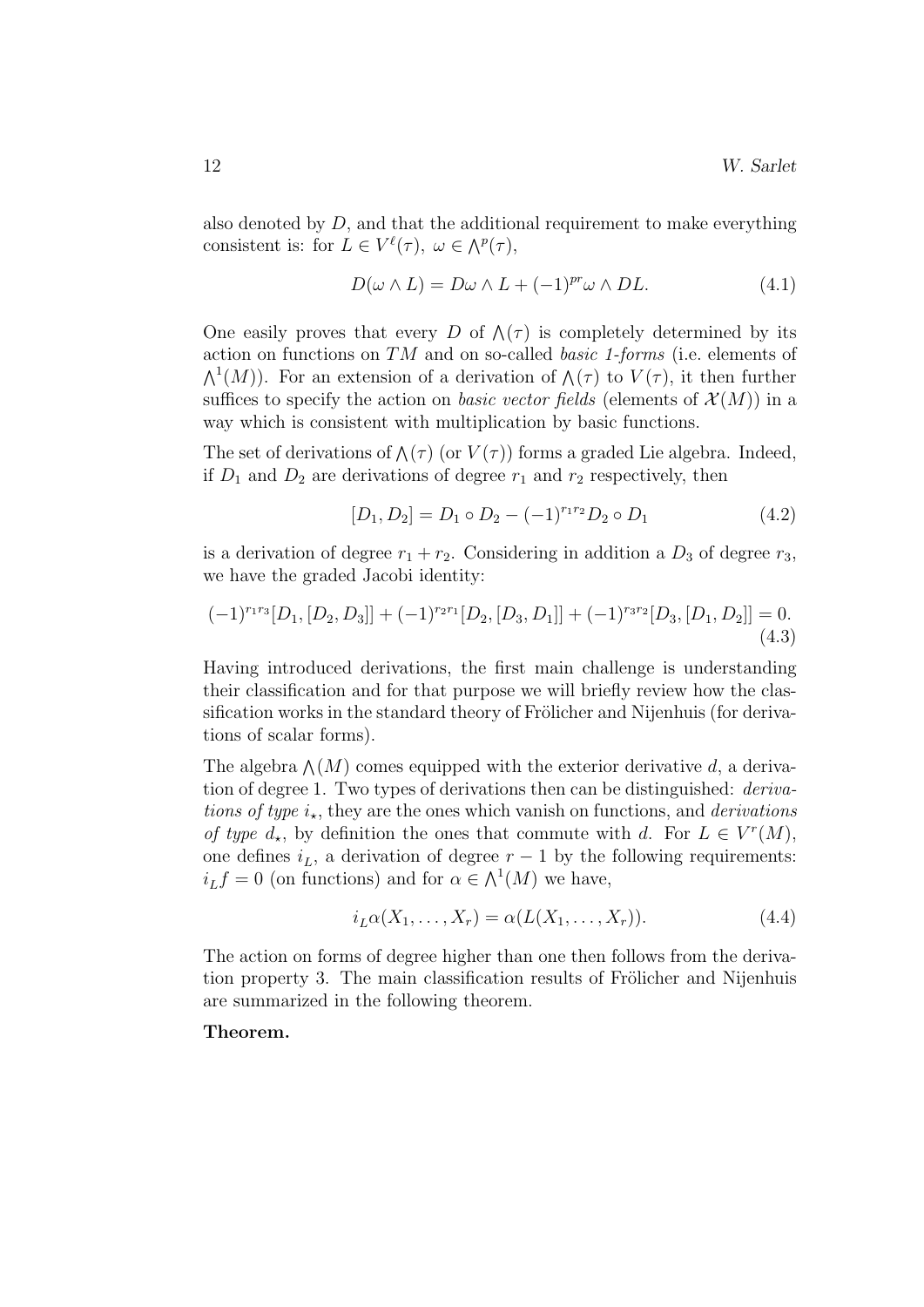Decoupling of systems of second-order equations 13

- 1. Every type  $i_{\star}$ -derivation is of the form  $i_L$  for some L.
- 2. Every derivation of type  $d_{\star}$  is of the form  $d_L = [i_L, d]$  for some L.
- 3. Every derivation D has a unique decomposition of the form

$$
D = i_{L_1} + d_{L_2}, \quad \text{for some } L_1, L_2.
$$

Coming back now to derivations of  $\Lambda(\tau)$ , the situation turns out to be more involved: it is not possible to come to a complete classification scheme without extra data. One should, of course, first of all wonder whether there exists some canonical kind of exterior derivative to mimic the idea of  $d_{\star}$ derivations. There is indeed such a derivation of degree one, called the vertical exterior derivative, denoted by  $d<sup>V</sup>$  and determined by the following rules

$$
d^V F = V_i(F) dq^i, \quad V_i = \frac{\partial}{\partial v^i}, \qquad \forall F \in C^{\infty}(TM)
$$
 (4.5)

$$
d^V \alpha = 0 \qquad \text{for} \quad \alpha \in \Lambda^1(M). \tag{4.6}
$$

Defining and constructing  $i_{\star}$ -derivations is no problem: derivations of the form  $i_L$  (with  $L \in V(\tau)$ ) can simply be defined as before. One can, however, rightaway suspect that this is not enough to arrive at a full classification of derivations. Indeed, it suffices to think of functions to realize that information about  $V_i(F)$  (coming from  $d^V$ ) will not be sufficient to cover the full picture and that, so to speak, the horizontal information is missing. As we already learned above, 'horizontal information' is not canonically available and requires an extra tool. Assume therefore that we have a connection on the bundle  $\tau : TM \rightarrow M$  at our disposal (not necessarily a SODE connection). Then, we know what horizontal vector fields on  $TM$  are and they are locally spanned by

$$
H_i = \frac{\partial}{\partial q^i} - \Gamma^i_j \frac{\partial}{\partial v^i},
$$

where the functions  $\Gamma^i_j(q, v)$  are the connection coefficients. We define a degree 1 derivation  $d^H$ , the horizontal exterior derivative by the following properties,

$$
d^H F = H_i(F) dq^i, \qquad F \in C^\infty(TM) \tag{4.7}
$$

$$
d^H \alpha = d\alpha \qquad \text{for} \quad \alpha \in \Lambda^1(M). \tag{4.8}
$$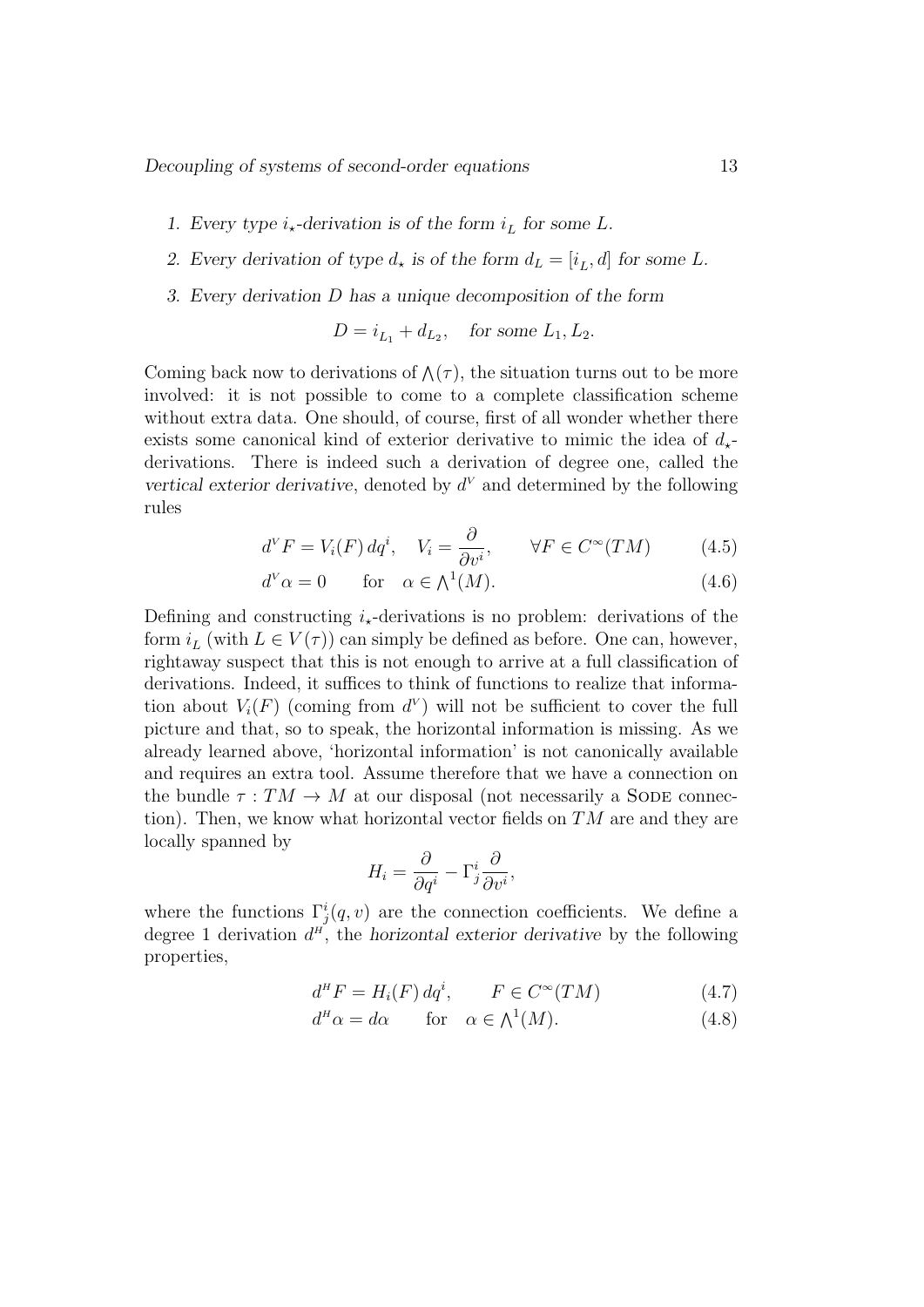$d^{\mu}$ , in some sense, is an extension to  $\Lambda(\tau)$  of the ordinary exterior derivative on basic forms. For completeness, let us mention that the action of  $d^V$  and  $d<sup>H</sup>$  can easily be extended to  $V(\tau)$ . Remembering that it suffices to know what happens with basic vector fields for that purpose, the extension is determined by,

$$
d^V\left(\frac{\partial}{\partial q^i}\right) = 0, \qquad d^H\left(\frac{\partial}{\partial q^i}\right) = V_i(\Gamma_j^k) \, dq^j \otimes \frac{\partial}{\partial q^k}.\tag{4.9}
$$

Needless to say, these key derivations can be defined also in an intrinsic way, i.e. without using coordinate descriptions (see the literature quoted before).

We are sufficiently equipped now to arrive at a classification result. For the classification of derivations of  $\Lambda(\tau)$ , one has to distinguish the following types of derivations:

- type  $i_{\star}$ : derivations vanishing on functions; they are determined as in the standard theory by some  $L \in V(\tau)$  and of the form  $i_L$ ;
- type  $d_{\star}^{V}$ : derivations of the form  $d_{L}^{V} = [i_{L}, d^{V}]$ ;
- type  $d_{\star}^H$ : derivations of the form  $d_L^H = [i_L, d^H]$ .

For the extension to vector-valued forms along  $\tau$ , one further ingredient is needed to characterize the non-zero derivations which vanish on the whole of  $\Lambda(\tau)$ . These are called derivations of type  $a_{\star}$ . If D is of degree r and of type  $a_{\star}$ , it is determined by a tensor field  $Q \in \Lambda^{r}(\tau) \otimes V^{1}(\tau)$  and we write it as  $a_{\mathcal{O}}$ . To understand the meaning of such a derivation, it suffices to think of a Q which consists of only one term and hence is of the form  $Q = \omega \otimes U$ , with  $\omega \in \Lambda^r(\tau)$  and  $U \in V^1(\tau)$ , and to know what the action is on basic vector fields. In fact, for any  $X \in \mathcal{X}(\tau)$  we have,

$$
a_{\omega \otimes U}(X) = \omega \otimes U(X) \quad (\in V^r(\tau)). \tag{4.10}
$$

**Theorem.** Every derivation D of  $V(\tau)$ , of degree r, has a unique decomposition into the form:

$$
D = i_{L_1} + d_{L_2}^V + d_{L_3}^H + a_Q \tag{4.11}
$$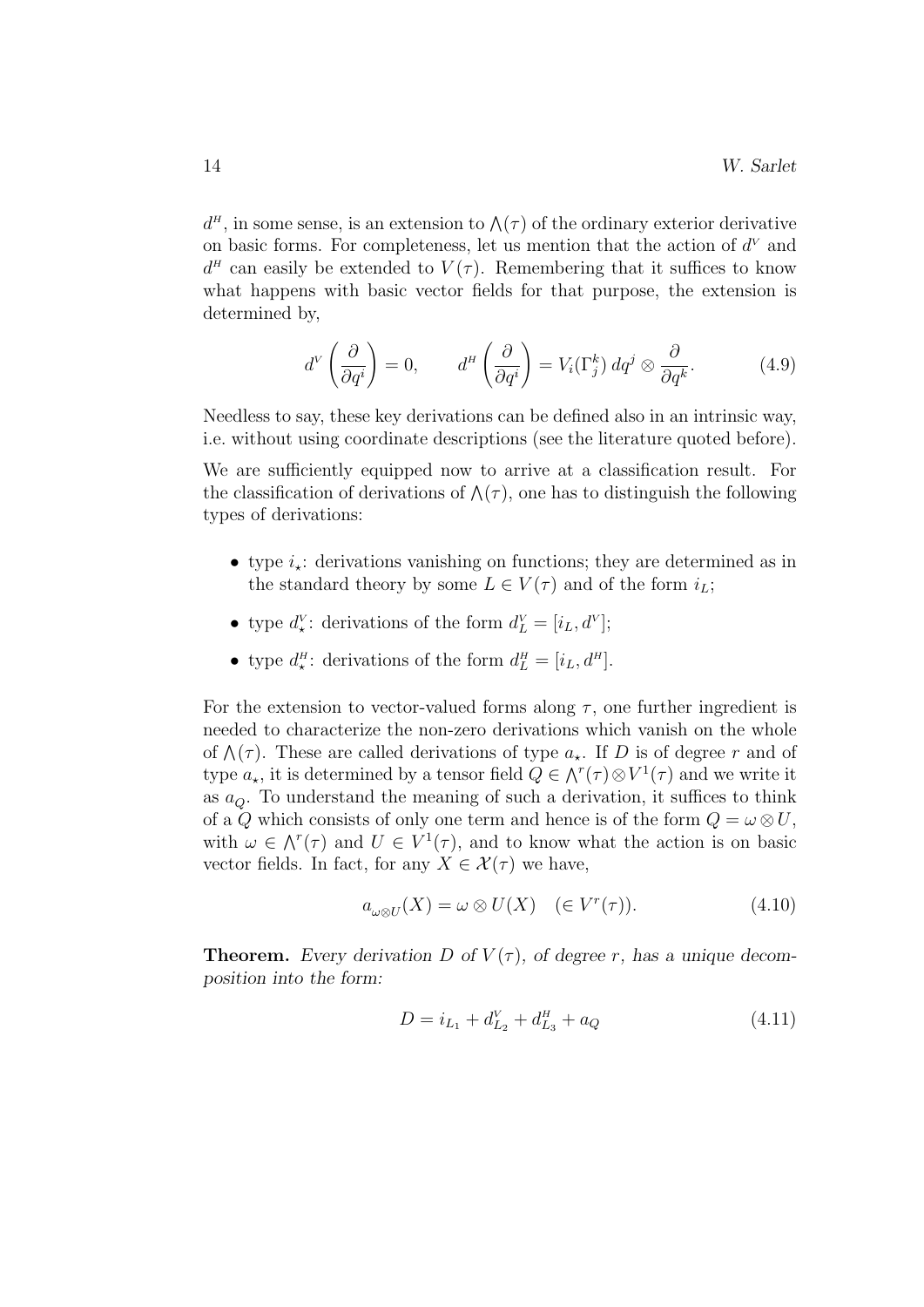for some  $L_1 \in V^{r+1}(\tau)$ ,  $L_2, L_3 \in V^{r}(\tau)$ ,  $Q \in \Lambda^{r}(\tau) \otimes V^{1}(\tau)$ .

In further developing a calculus of such derivations, one will inevitably start computing commutators of the different types of derivations which entered the discussion so far and, of course, look for other derivations which come along when more specific data are being introduced. The computation of commutators of some of these derivations can be rather messy. We limit ourselves here to discussing just a few commutators which lead us directly to additional features of interest.

Derivations of type  $d_{\star}^{V}$  constitute a subalgebra of the graded algebra of derivations. The interest of such a property is that it implies a bracket operation on the vector-valued forms themselves. The mechanism works as follows: starting from arbitrary elements  $L_1, L_2$  of  $V(\tau)$ , there must be a third one which determines the commutator of the corresponding  $d_{\star}^{V}$  derivations; this new vector-valued form is then said to be the bracket of  $L_1$  and  $L<sub>2</sub>$ . The (graded) Jacobi identity of the algebra of derivations automatically induces a Jacobi identity on the newly defined bracket. So, for the case at hand, we introduce a vertical bracket  $[ , ]_V$  on  $V(\tau)$ , which is defined by the relation

$$
[d_{L_1}^V, d_{L_2}^V] = d_{[L_1, L_2]_V}^V.
$$
\n(4.12)

In particular, for  $X, Y \in \mathcal{X}(\tau)$ , the resulting operation explicitly reads:

$$
[X,Y]_V = (X^k V_k(Y^i) - Y^k V_k(X^i)) \frac{\partial}{\partial q^i}.
$$
\n(4.13)

This result strongly suggests to introduce, by analogy, a horizontal bracket operation, which for the case of vector fields reads:

$$
[X,Y]_H = (X^k H_k(Y^i) - Y^k H_k(X^i)) \frac{\partial}{\partial q^i}.
$$
\n(4.14)

This bracket, however, does generally not satisfy a Jacobi identity because the commutator of two  $d_{\star}^H$  derivations need not be a derivation of the same type. We will see in a moment that the obstruction is related to the curvature of the connection.

One cannot seriously talk about the role of a connection in a theory without looking at properties of some important tensor fields related to this connection, namely its torsion and curvature. So how do torsion and curvature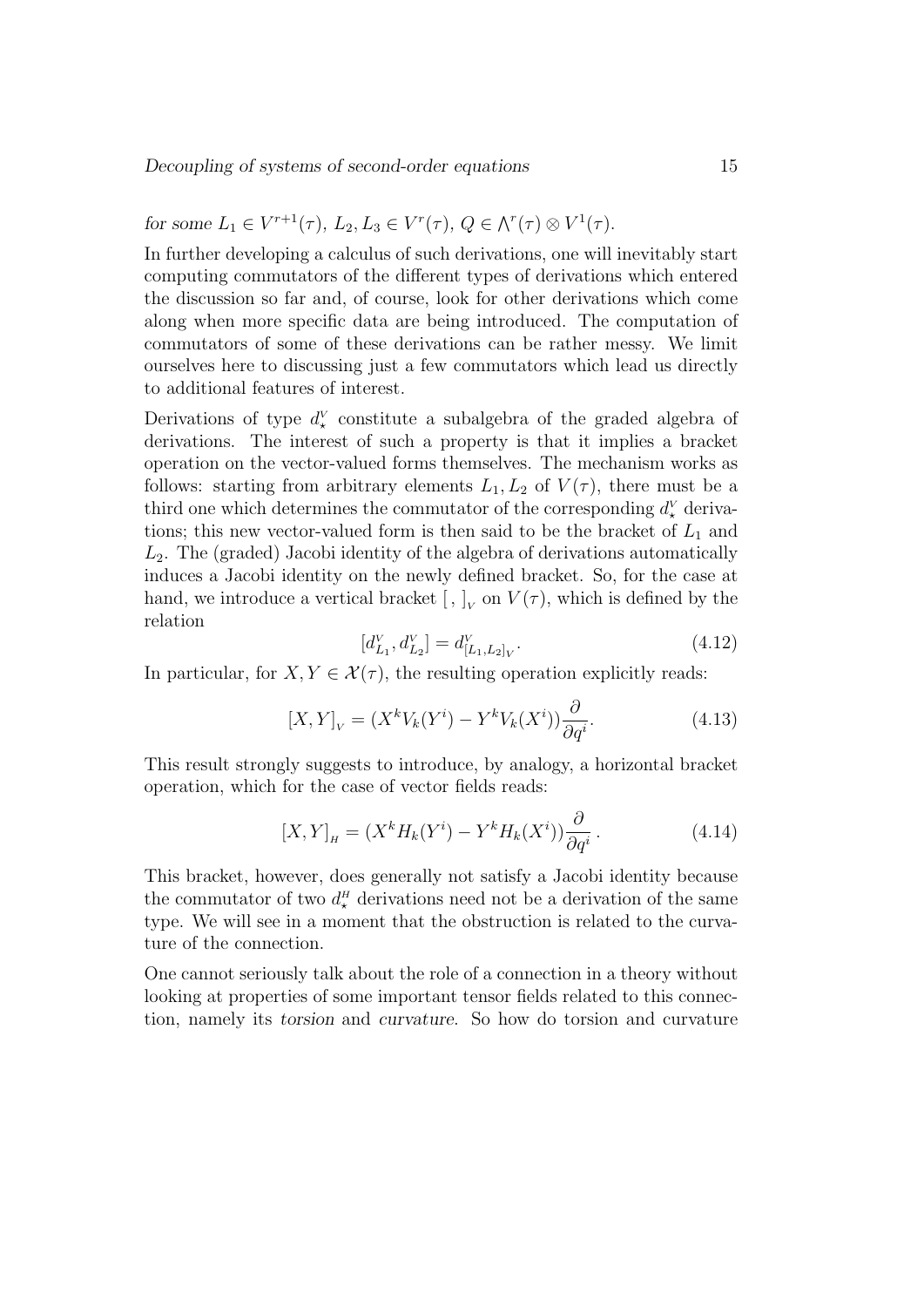make their appearance within the present approach? If we restrict ourselves for a moment to derivations of the scalar forms  $\Lambda(\tau)$ , it appears that the commutator of  $d^H$  and  $d^V$  is of type  $d^V_*$ , while the commutator of  $d^H$  with itself has terms of type  $i_{\star}$  and  $d_{\star}^V$  only. Having proved these facts, one simply must look at the vector-valued forms which determine these terms. They appear to be related to the torsion  $T \in V^2(\tau)$  and the curvature  $R \in V^2(\tau)$ in the following way:

$$
[d^H, d^V] = d^V_T, \tag{4.15}
$$

$$
\frac{1}{2}[d^H, d^H] = -i_{d^V R} + d_R^V.
$$
\n(4.16)

Torsion and curvature of a connection on  $\tau : TM \rightarrow M$  are of course well known concepts, but are in the traditional theory (see e.g. de León and Rodrigues (1989)) not regarded as elements of  $V(\tau)$ . To see that we are essentially talking about the same concepts here, it suffices to compare the coordinate expressions. The tensor fields  $T$  and  $R$  which make their appearance in our approach read:

$$
T = \frac{1}{2} \left( \frac{\partial \Gamma_i^k}{\partial v^j} - \frac{\partial \Gamma_j^k}{\partial v^i} \right) dq^i \wedge dq^j \otimes \frac{\partial}{\partial q^k} , \qquad (4.17)
$$

$$
R = \frac{1}{2} \left( \frac{\partial \Gamma_j^i}{\partial q^k} - \frac{\partial \Gamma_k^i}{\partial q^j} + \frac{\partial \Gamma_k^i}{\partial v^{\ell}} \Gamma_j^{\ell} - \frac{\partial \Gamma_j^i}{\partial v^{\ell}} \Gamma_k^{\ell} \right) dq^j \wedge dq^k \otimes \frac{\partial}{\partial q^i} . \tag{4.18}
$$

Note in passing that the commutator of  $d^V$  with itself is zero or, in other words that  $d^V \circ d^V = 0$ . Moreover, the cohomology of  $d^V$  is trivial because of the linear vector space structure of the fibres where  $d^V$  is essentially acting.

To finish this section, it is important to bring a special class of derivations into the spotlight, namely the so-called *self-dual derivations of degree 0.* Such a derivation  $D$  is characterized by the property that for all  $X \in \mathcal{X}(\tau)$ ,  $\alpha \in \Lambda^1(\tau)$ :

$$
D\langle X, \alpha \rangle = \langle DX, \alpha \rangle + \langle X, D\alpha \rangle. \tag{4.19}
$$

Via this different Leibniz-type property, the action of a self-dual derivation automatically extends to tensor fields of any type. As an example of a selfdual derivation of degree zero in the ordinary calculus of forms, think of the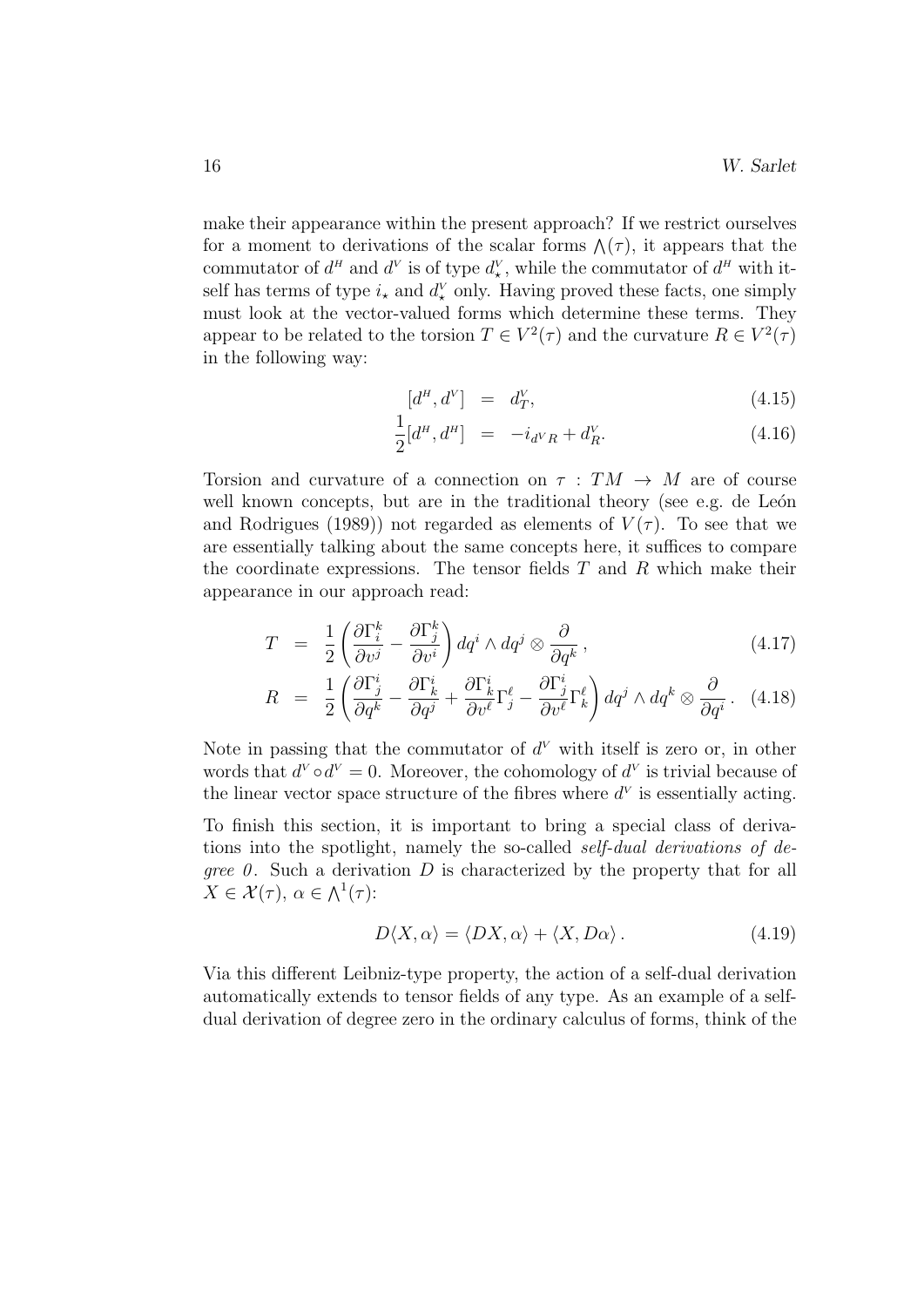Lie derivative. So far, we have not come across any such derivation in our discussion of derivations of  $V(\tau)$ . In fact, none of the degree zero derivations which would enter the decomposition of an arbitrary derivation of degree zero need be self-dual. But we can start from one of these fundamental degree zero derivations to construct new ones by a process of self-dualization (even in two different ways). We will not enter into the details of these constructions here, but instead give one simple example. According to the general classification results, a degree zero derivation of type  $a<sub>\star</sub>$  will be of the form  $a_U$  for some type  $(1,1)$  tensor field U along  $\tau$ . It clearly is not selfdual, because it vanishes on 1-forms. But we can construct a new degree zero derivation, say  $\mu_U$  by letting  $\mu_U$  coincide with  $a_U$  on  $\mathcal{X}(\tau)$ , defining its dual action on 1-forms via the property (4.19) and extending this further to the whole of  $\Lambda(\tau)$  via the derivation property 3. It turns out that

$$
\mu_U = a_U - i_U. \tag{4.20}
$$

## 5. Interface with the calculus on  $TM$  and the special case of a SODE connection

Recall that, having a connection and its associated projectors  $P<sub>H</sub>$  and  $P<sub>V</sub>$ , every  $Z \in \mathcal{X}(TM)$  has a unique decomposition:

$$
Z = X^V + Y^H \quad \text{for some } X, Y \in \mathcal{X}(\tau). \tag{5.1}
$$

Similar decompositions can be discovered for 1-forms, type (1,1) tensor fields, etcetera. Part of the motivation for introducing the calculus along  $\tau$ came afterall from situations where different parts in such a decomposition essentially come from the same object along  $\tau$ . It is nevertheless equally essential to keep in touch with the space where our dynamics lives and we have previously discussed various ways for doing that by certain lifting procedures. A nice additional aspect is that by doing calculations with these lifts on TM, one can learn new features about the calculus along  $\tau$ . This is so because the result of such a calculation again has its decomposition into pieces which come from objects along  $\tau$  and these in turn must inevitably originate from operations on the objects one started from. To illustrate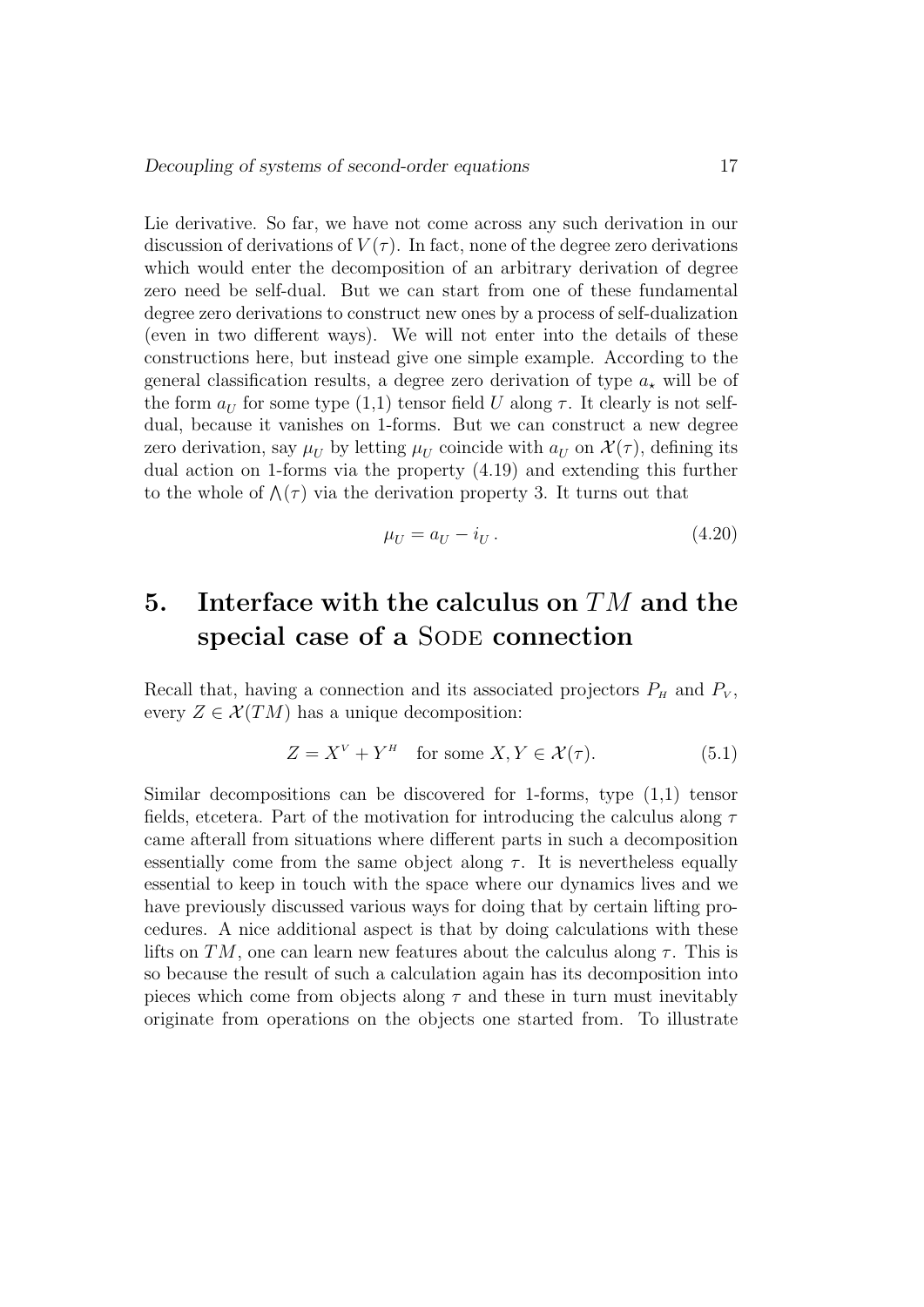this idea, think for example of the horizontal and vertical lift of two vector fields along  $\tau$  and compute the Lie bracket of the resulting elements  $X^H, Y^V \in \mathcal{X}(TM)$ . Look subsequently at the decomposition of the new vector field and more specifically at the elements of  $\mathcal{X}(\tau)$  which define both parts. What one discovers in this case are two degree zero derivations  $D_X^H$ and  $D_Y^V$  on the  $C^{\infty}(TM)$ -module  $\mathcal{X}(\tau)$  (see the second of the formulas below). These derivations can subsequently be extended to the whole of  $V(\tau)$ by imposing self-duality in the way explained before.

For completeness, let us now first write down the full set of bracket relations which are obtained this way.

$$
[X^V, Y^V] = ([X, Y]_V)^V
$$
\n
$$
(5.2)
$$

$$
[X^H, Y^V] = (D^H_X Y)^V - (D^V_Y X)^H
$$
\n(5.3)

$$
[X^H, Y^H] = ([X, Y]_H)^H + R(X, Y)^V.
$$
 (5.4)

As one can observe, if the curvature tensor field  $R$  and the horizontal and vertical brackets would not have been introduced before, we would be forced to think of them now.

In coordinates,  $D_X^V$  and  $D_X^H$  are determined by

$$
D_X^V F = X^i V_i(F), \quad D_X^H F = X^i H_i(F) \tag{5.5}
$$

on functions  $F$ , and by the following action on basic vector fields and basic 1-forms:

$$
D_X^V \frac{\partial}{\partial q^i} = 0, \qquad D_X^V dq^i = 0,
$$
\n(5.6)

$$
D_X^{\mu} \frac{\partial}{\partial q^i} = X^j V_i(\Gamma_j^k) \frac{\partial}{\partial q^k}, \qquad D_X^{\mu} dq^i = -X^j V_k(\Gamma_j^i) dq^k. \tag{5.7}
$$

Note that these derivations depend linearly on their vector argument. They are called, for that reason, the vertical and horizontal covariant derivative. An arbitrary self-dual derivation of degree zero D has a unique decomposition of the form

$$
D = D_X^V + D_Y^H + \mu_Q, \qquad X, Y \in \mathcal{X}(\tau), \ Q \in V^1(\tau). \tag{5.8}
$$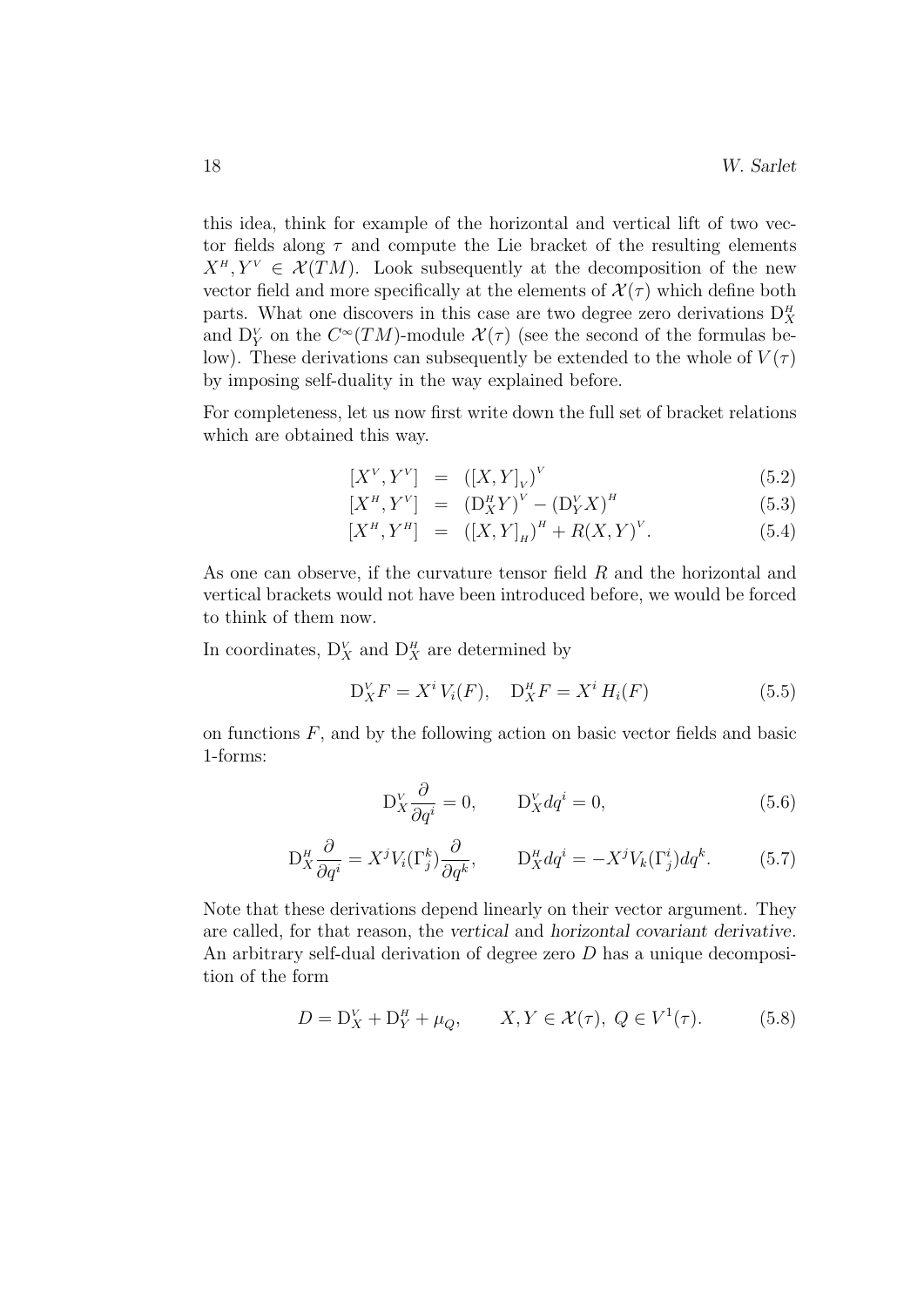Everything that has been said so far about derivations of  $V(\tau)$  is valid with respect to any chosen connection on  $\tau : TM \rightarrow M$ . Naturally, we are interested primarily in the case where this connection is the one coming from a SODE and will now look at the additional features which apply for this case.

To begin with, as one can easily see from the coordinate expression (4.17) of the torsion and the formula  $(2.10)$  for the connection coefficients, a SODE connection is torsion free, which implies, for example, that  $d^V$  and  $d^H$  will commute.

Using the mechanism explained in detail above, the additional lifting procedures  $J_{\Gamma}: \mathcal{X}(\tau) \to \mathcal{X}(TM)$  and  $I_{\Gamma}: \bigwedge^{1}(\tau) \to \bigwedge^{1}(TM)$  produce a new self dual derivation ∇. We have

$$
J_{\Gamma} X = X^{\mu} + (\nabla X)^{\nu}, \quad I_{\Gamma} \alpha = (\nabla \alpha)^{\mu} + \alpha^{\nu}, \tag{5.9}
$$

and the definition of  $\nabla$  is completed if we add that for functions  $F, \nabla F =$  $\Gamma(F)$ .  $\nabla$  is called the *dynamical covariant derivative*, a name which reflects that it is the operator for controlling or describing the evolution of the system. The basic coordinate expressions read,

$$
\nabla \left( \frac{\partial}{\partial q^i} \right) = \Gamma_i^k \frac{\partial}{\partial q^k} , \qquad \nabla (dq^i) = -\Gamma_j^i dq^j . \qquad (5.10)
$$

Equally important is a type  $(1,1)$  tensor field  $\Phi \in V^1(\tau)$ , called the *Jacobi* endomorphism and defined e.g. via the decomposition

$$
\mathcal{L}_{\Gamma} X^{\mu} = (\nabla X)^{\mu} + \Phi(X)^{\nu}.
$$
 (5.11)

In coordinates:

$$
\Phi = \Phi_j^i \, dq^j \otimes \frac{\partial}{\partial q^i} \,, \quad \text{with} \quad \Phi_j^i = -\frac{\partial f^i}{\partial q^j} - \Gamma_j^k \Gamma_k^i - \Gamma(\Gamma_j^i). \tag{5.12}
$$

The terminology for  $\Phi$  is inspired by the fact that it reduces to the linear map with the same name which appears in the equation for geodesic deviation in the case of a spray (and its associated linear connection). For more general SODE's, the concepts of dynamical covariant derivative and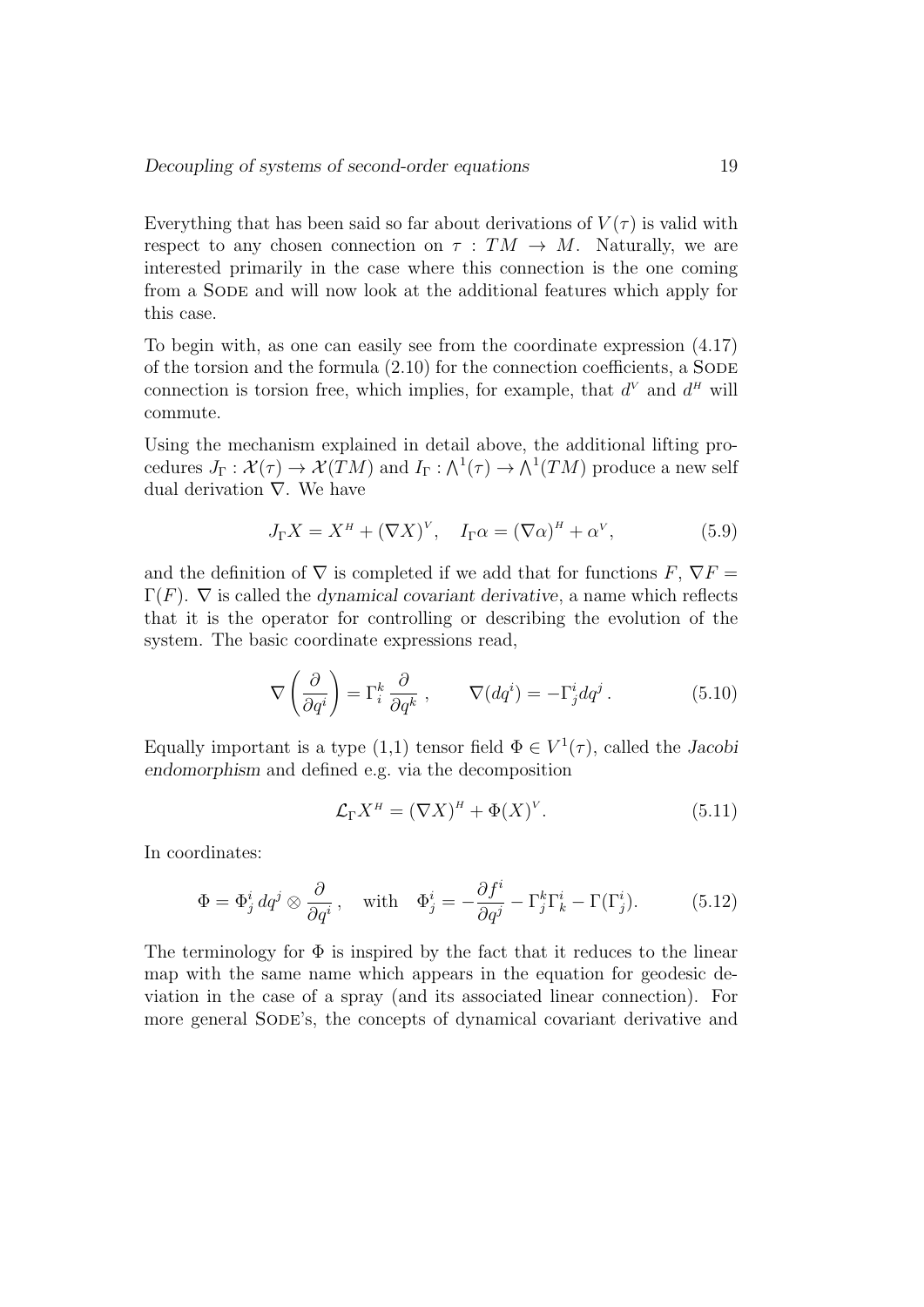Jacobi endomorphism were first introduced by Foulon (1986), in the framework of a projectivized tangent bundle (and homogenized formulation of the second-order system).

To get a flavour of the importance of  $\Phi$ , it suffices to mention that  $\Phi$  completely determines the curvature of the connection and its dynamical evolution: we have

$$
d^V \Phi = 3R, \qquad d^H \Phi = \nabla R. \tag{5.13}
$$

For later use, let us mention here finally another interesting type (1,1) tensor field, usually called (in the traditional calculus on  $TM$ ) the tension (see Grifone (1972a) or de León and Rodrigues (1989)). In our present context, the tension is defined by

$$
\mathbf{t} = -d^H \mathbf{T} = \left(\Gamma_i^j - v^k \frac{\partial \Gamma_i^j}{\partial v^k}\right) dq^i \otimes \frac{\partial}{\partial q^j},\tag{5.14}
$$

where  $\mathbf{T} = v^i \partial/\partial q^i$  is the canonical vector field along  $\tau$  (the identity map in the commutative diagram of Section 3). Obviously, this tensor can provide useful information about homogeneity properties of the connection coefficients. It is, incidentally, not a tensor field which comes out of the blue here; it would be forced upon us, for example, if one were to look at the decomposition of the dynamical covariant derivative ∇.

### 6. The separability problem

The following preliminary considerations will help to understand the general context and justification for the methodology which will be sketched in this section. Generally speaking, it is clear that many of the properties of connections are governed by properties of its torsion and curvature. The idea to study dynamical systems via a connection also has a history: it probably arises first in work of Cartan on projective connections (Cartan (1937), see also Arnold (1983)). The Sode connection has no torsion and its curvature, as we observed in the previous section, is determined by Φ. It should therefore not come as a surprise that  $\Phi$  is the key to many aspects related to second-order dynamics.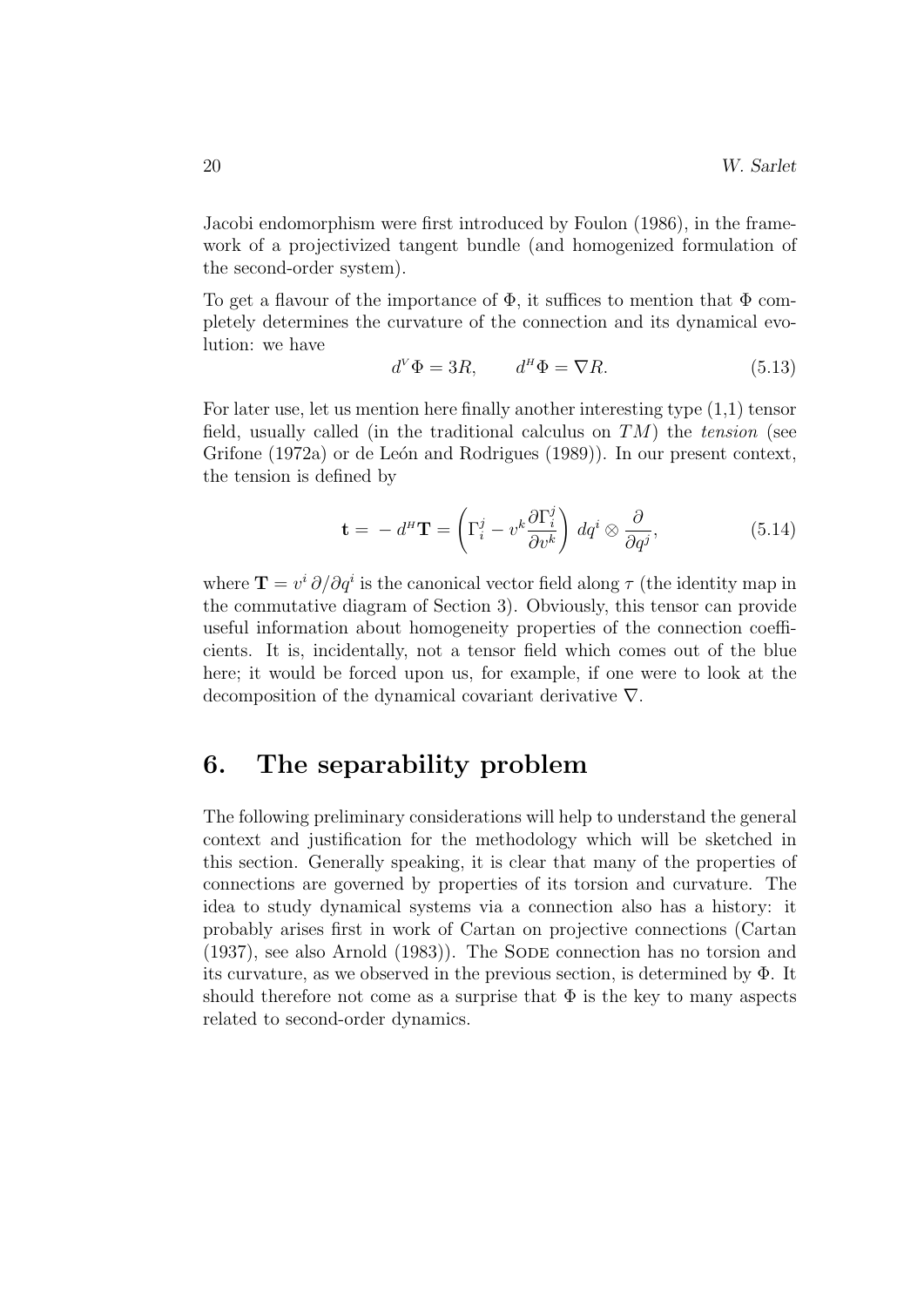In Martínez et al  $(1993b)$  and Cantrijn et al  $(1996)$ , we have studied first separability properties of general type  $(1,1)$  tensor fields along  $\tau$ . Features of this study include: the characterization of tensor fields whose eigendistributions are basic, i.e. are generated by vector fields on the base manifold M, with the further property that these generators span an integrable distribution (in the sense of the Frobenius theorem); conditions under which algebraic diagonalizability of the coefficient matrix of such a tensor implies diagonalizability via a coordinate transformation on  $M$ ; finally, the separability of such a tensor, meaning that its eigenfunctions depend on the coordinates of the corresponding eigendistributions only. We merely comment here on a couple of propositions which illustrate each of these features.

Let  $U \in V^1(\tau)$  be a diagonalizable tensor field and D a self-dual derivation.

**Proposition.** The eigendistributions of  $U$  are invariant under  $D$  if and only if  $[DU, U] = 0$ . DU is then also diagonalizable with eigenfunctions which follow from those of U by the action of D.

The bracket operation involved here is of course the ordinary commutator of linear maps. The idea is to apply this result to the case where  $D$  is  $D_X^V$ or  $\nabla$ . In the first case, we introduce the type (1,2) tensor field  $C_U^V$  defined by

$$
C^V_U(X,Y) = [D^V_X U, U](Y), \qquad (6.1)
$$

whose vanishing will imply that the eigendistributions of  $U$  are basic. If one further requires that  $[\nabla U, U] = 0$ , the implication will be that all eigendistributions are also  $D_X^H$ -invariant (for all X). As a result, they will be simultaneously integrable and therefore  $U$  will be diagonalizable in coordinates. In fact, it can easily be seen from the coordinate expression (5.10) that the ∇-invariance will do something more in these new coordinates: it implies that connection coefficients with indices referring to different eigendistributions will be zero. This is clearly a step in the right direction, because it says that each of the right-hand sides  $f^i$  of the second-order system can only depend on a certain number of velocity variables (the ones coming from a single eigendistribution). In particular, if all eigendistributions were 1-dimensional, we would already have complete decoupling with respect to the velocity variables.

**Proposition.** Let U be a diagonalizable tensor field, for which  $C_U^V$  =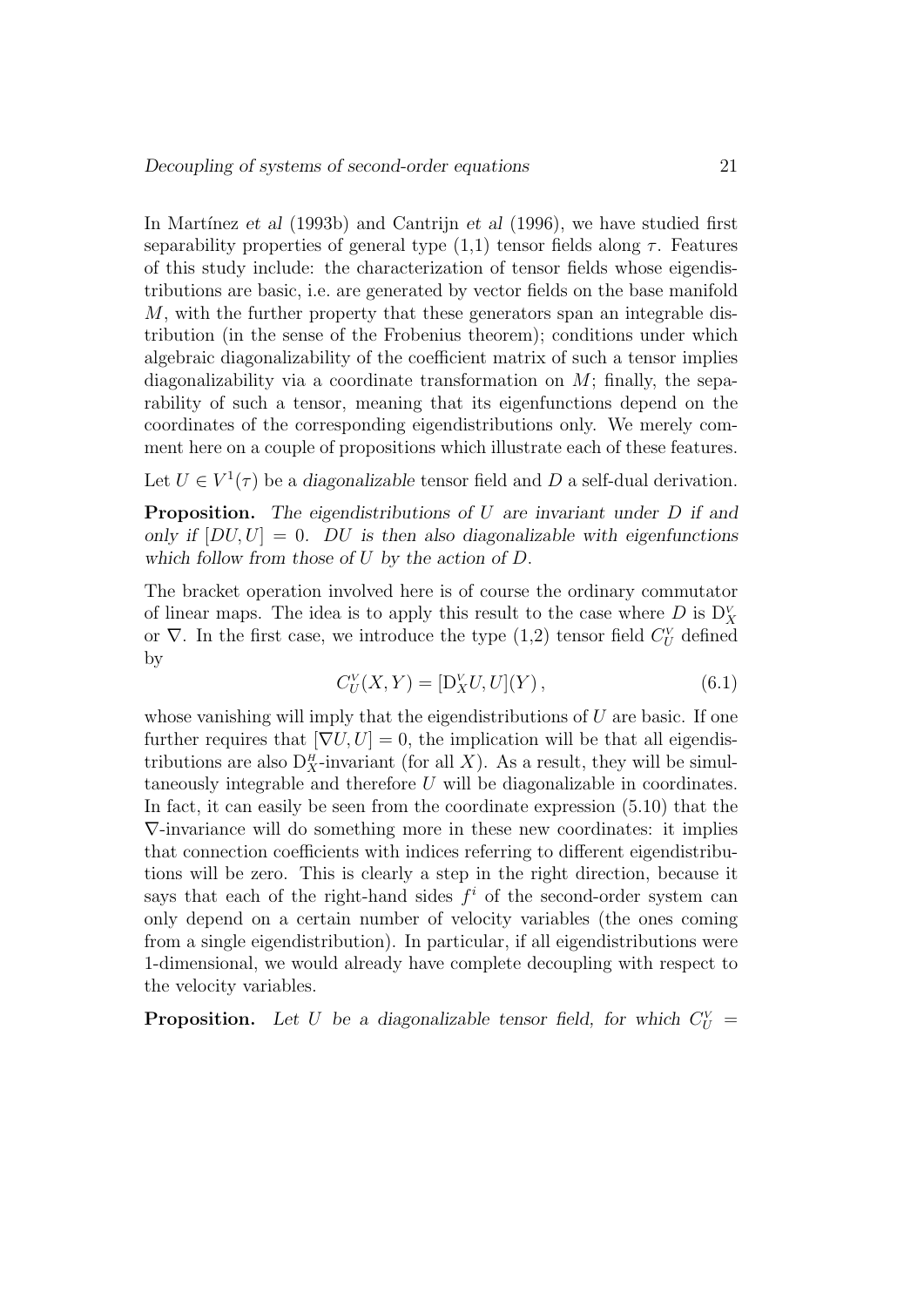$0, [\nabla U, U] = 0, d^V U = 0$  and  $d^H U = 0$ . Then, U is separable and the degenerate eigenvalues are constant.

The further gain in this statement is that we are now looking at situations were the eigenfunctions of  $U$  are either constant or depend on at most one position and one velocity variable. To relate such a property also to the  $f^i$  of our system, we clearly have to specify U now to be a tensor field associated to the given Sode and there can be little doubt that this tensor field must be the Jacobi endomorphism  $\Phi$ . Besides, if the origin of the extra two conditions we have thrown in for the second proposition may look a bit mysterious, things should become clear when we have  $\Phi$  in mind: indeed, via the results (5.13), these conditions refer directly to the curvature of the connection (note by the way that, in the case of  $\Phi$ , the first extra condition implies the other).

**Theorem.** Assume that  $\Phi$  is diagonalizable and that:  $R = 0$ ,  $[\nabla \Phi, \Phi] = 0$ and  $C_{\Phi}^V = 0$ . Then the given system separates into single equations for each 1-dimensional eigenspace of  $\Phi$  and into individual subsystems for each degenerate eigenvalue, which is then necessarily constant. Each such multidimensional subsystem further decouples iff the tension t is diagonalizable and  $C_{\mathbf{t}}^{\mathbf{v}} = 0$ .

The argumentation we have developed before the formulation of this theorem gives a fairly good idea already of the different steps in its proof. The only situation which needs some further comments concerns the case when some eigenvalues are degenerate. For each such eigenvalue, we are faced with a subsystem with  $\Phi = \mu I$  ( $\mu$  constant). Clearly, such a  $\Phi$  contains no further information, hence we appeal to another tensor (the tension  $t$ ) to help us out, and we need less of the requirements for this tensor because some are identically satisfied in view of what preceeds. Are we, however, going to get stuck again if also the tension has degenerate eigenvalues? The answer is no, because by that time we are looking at an affine connection whose linear part has zero curvature, so there is a classical result (see e.g. Crampin and Pirani (1986)) which tells us that coordinates exist in which all connection coefficients are zero.

It may be worthwhile pointing out at this point that for the time-dependent version of this theory the situation is more complicated when  $\Phi$  is a multiple of the identity. The reason is that an expression like (5.14) does not behave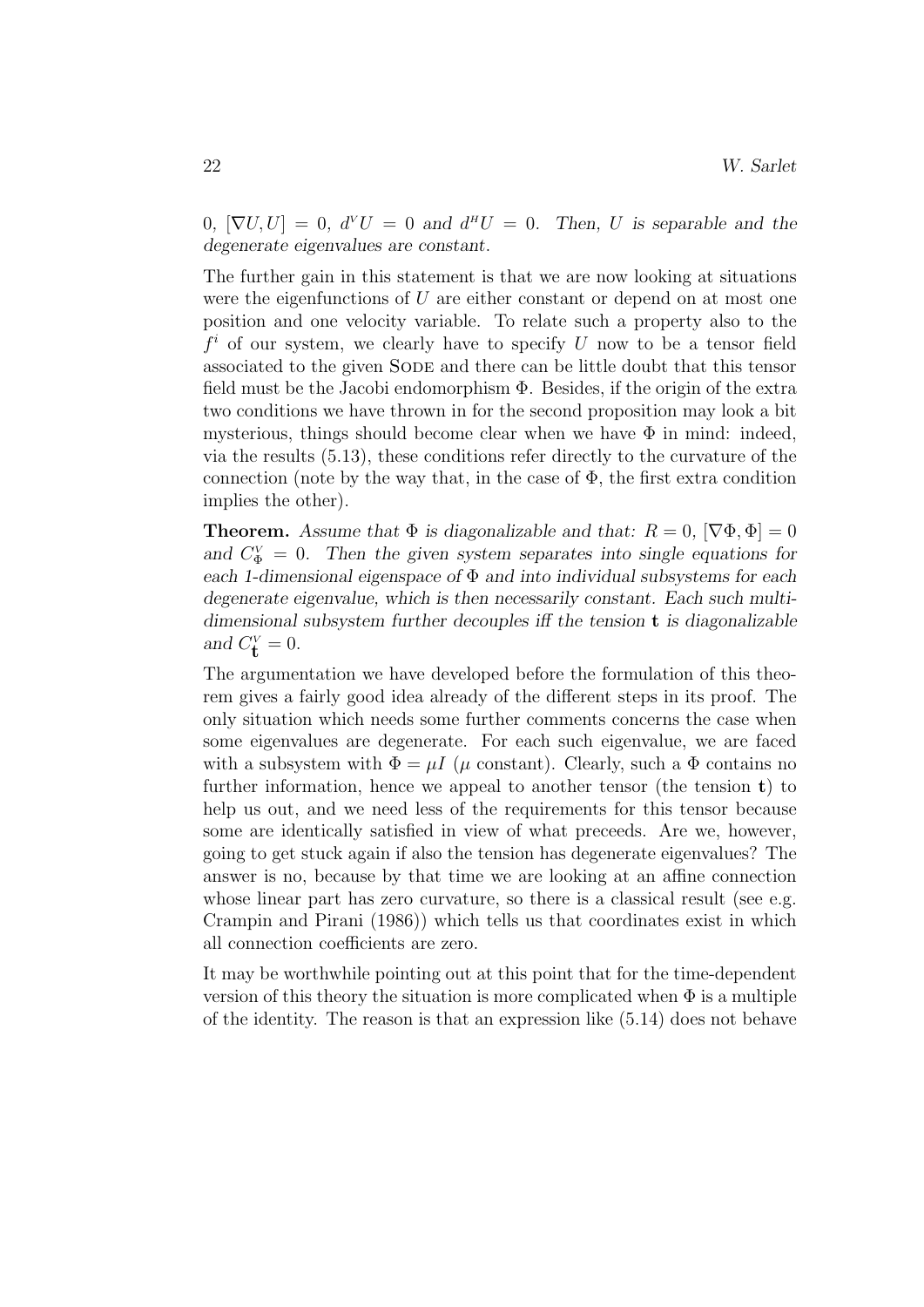well under time-dependent coordinate transformations (even when we write, as we should, contact forms  $\theta^i$  instead of the  $dq^i$ ). In fact, there is no tension tensor in the time-dependent set-up: there is a canonical vector field T for sure, but when we take its horizontal exterior derivative we get zero. For general  $f^i$ , the subsequent analysis therefore can become quite complicated (see Cantrijn *et al*  $(1996)$ ); fortunately, in most cases of interest the given  $f<sup>i</sup>$  will polynomially depend on the velocity coordinates and there is an easy way out then as has been reported in Sarlet (1996).

Coming back to the autonomous situation, some comments are in order now about the practical applicability of this theory. There have been earlier results in the literature about complete or partial separability (see Ferrario et al (1985,1987) and Kossowski and Thompson (1991)). They rely on the existence of a tensor field or distribution with certain properties, but there are no conditions available to test the given  $f^i$  for the existence of such quantities. Our results, on the contrary, lead to algebraic conditions which can be tested directly on the given data. When a system passes all tests, finding the right coordinates is most of the time a matter of integrating integrable distributions which poses no great difficulties. The test computations, although algebraic in nature, may be very tedious however, so one will normally not try to do it all by hand and use computer algebra packages in support. Note also that the hardest computations come with the test of diagonalizability. So although this is the first requirement in the theory, it is the condition one will test at the very end, after all the vanishing tensor conditions (which in principle are very straightforward) have been matched.

One should realize also that complete decoupling is a very strong requirement, so we cannot expect many systems to pass the tests! If some model equations contain a number of as yet undetermined parameters or arbitrary functions, then there is a reasonable chance that a case of separability may be detected for specific values of the parameters or specific choices of the functions. We will not enter into such lengthy considerations here and merely give a few illustrative examples below.

As a first example, consider the following non-linearly coupled system:

$$
\ddot{q}_1 = -a_1 q_1 + b q_1 q_2 + (k_1 - \ell_1 q_1^2) \dot{q}_2 \tag{6.2}
$$

$$
\ddot{q}_2 = -a_2 q_2 + c q_2^3 + (k_2 - \ell_2 q_2^2) \dot{q}_1 \tag{6.3}
$$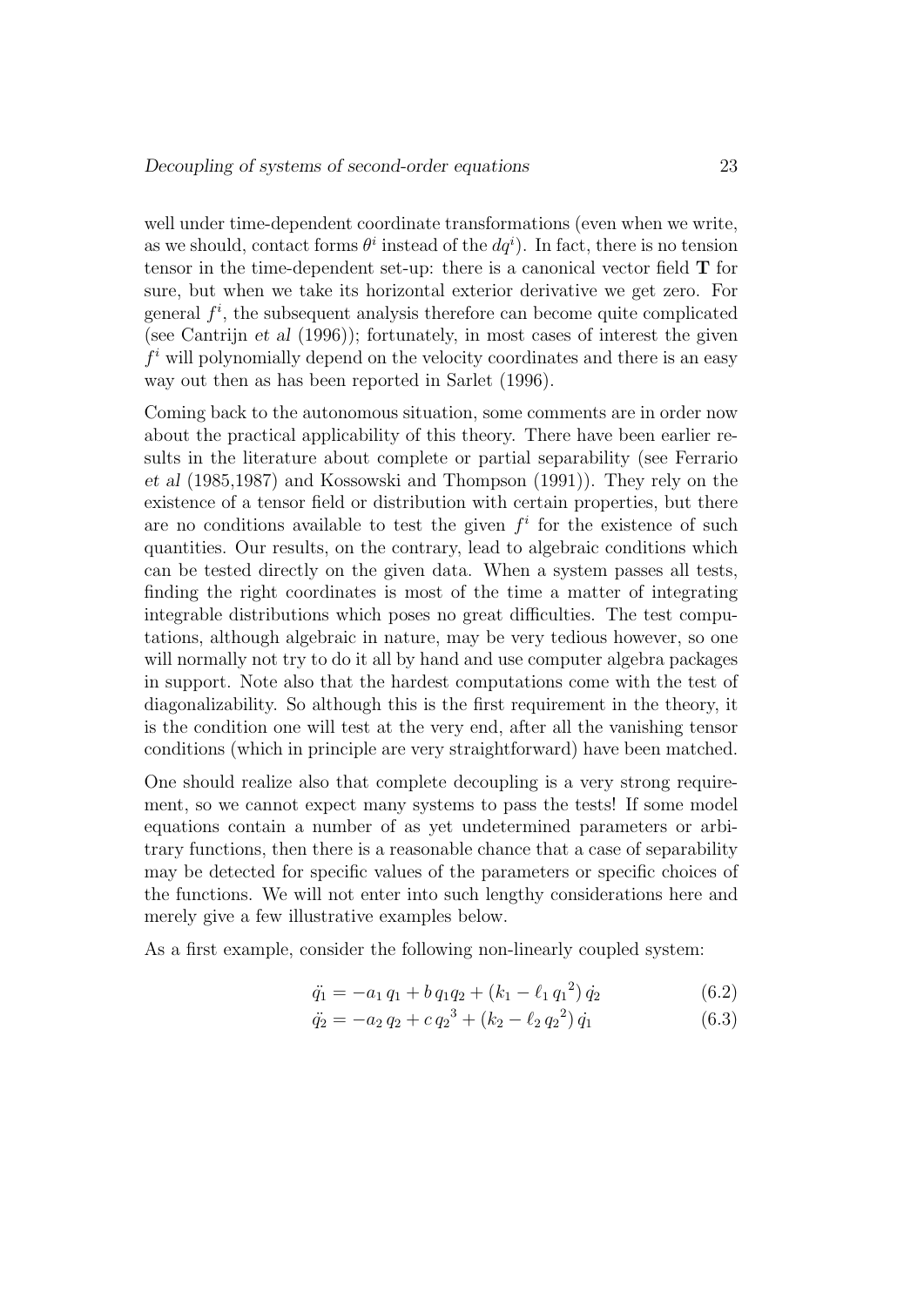Imposing all vanishing tensor requirements consecutively leads to the following restrictions:  $\ell_1 = \ell_2 = 0, b = 0, c = 0, a_2 = a_1$ . The diagonalizability of  $\Phi$  in the end further requires:  $k_1k_2 > 0$ . Decoupling then is achieved by the transformation

$$
Q_1 = k_2 q_1 + \sqrt{k_1 k_2} q_2 \tag{6.4}
$$

$$
Q_2 = -\sqrt{k_1 k_2} \, q_1 + k_1 \, q_2. \tag{6.5}
$$

This may look like a rather disappointing result, because decoupling apparently forces this system to be linear.

Consider next a system of the following type

$$
\ddot{q}_1 = -c_1 q_1 + b q_1^2 - a q_2^2, \qquad (6.6)
$$

$$
\ddot{q}_2 = -c_2 q_2 - 2m q_1 q_2. \tag{6.7}
$$

The vanishing tensor conditions here imply (apart from the trivially decoupled case  $a = m = 0$ ) that we must have:  $c_1 = c_2$  and  $m+b=0$ . Diagonalizability of  $\Phi$  requires ab to be negative. Setting  $s^2 = -ab$ , the transformation  $Q_1 = bq_1 + sq_2$ ,  $Q_2 = bq_1 - sq_2$  decouples the equations. What we have recovered here is one of the integrable cases of the well-known Henon-Heiles system. Note, by the way, that another integrable case of this system is related to a form of separability, namely separability of the Hamilton-Jacobi equation. This, however, is an entirely different matter, for which of course it would also be interesting, if possible, to characterize it by conditions on the given data.

Finally, we give a simple example to illustrate the relevance of the generalization of the theory to a time-dependent framework:

$$
\ddot{q}_1 = -\lambda \dot{q}_2, \qquad \lambda \text{ constant} \tag{6.8}
$$

$$
\ddot{q}_2 = \lambda \dot{q}_1. \tag{6.9}
$$

No time-independent transformation will decouple this system. However, although the system itself is autonomous, it turns out that the following time-dependent transformation does the job:

$$
Q_1 = (1 - \cos \lambda t)q_1 - (\sin \lambda t)q_2, \qquad (6.10)
$$

$$
Q_2 = (\sin \lambda t)q_1 + (1 - \cos \lambda t)q_2.
$$
 (6.11)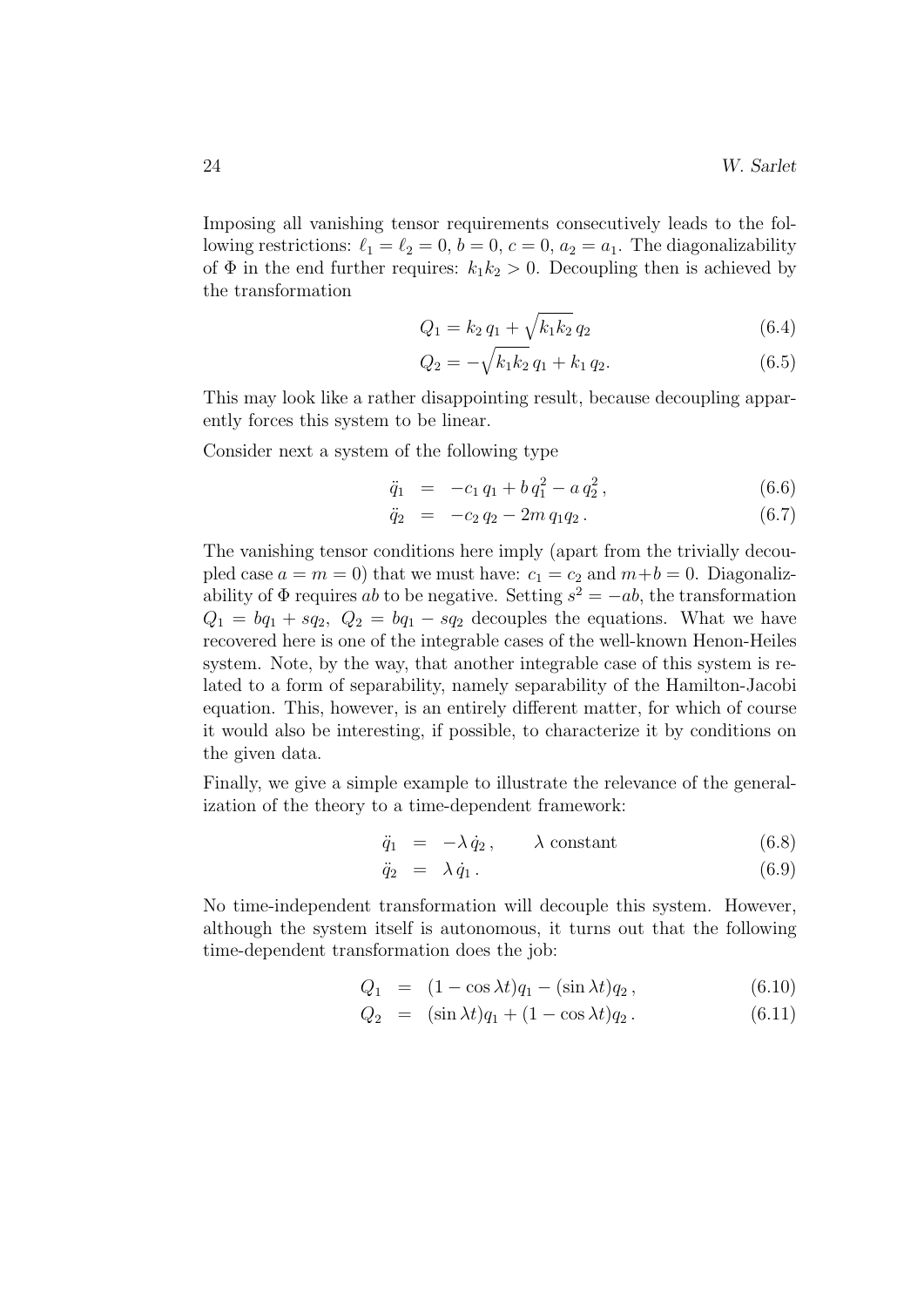### 7. Final comments

It is convenient at this stage to mention a few other fields of applications of the geometric tools which have been reviewed. To that end, we first make a digression about the quite remarkable fact that one can associate a linear connection to the non-linear SODE connection.

A (linear) connection on a bundle  $\pi : E \to M$  is a map D associating to every  $X \in \mathcal{X}(M)$  a derivation  $D_X$  of the  $C^{\infty}(M)$ -module of sections  $\sigma$  of  $\pi$ , so that for  $f \in C^{\infty}(M)$ :

$$
D_X(f\sigma) = fD_X\sigma + X(f)\sigma, \qquad (7.1)
$$

$$
D_{fX}\sigma = fD_X\sigma. \tag{7.2}
$$

The bundle of interest for our purposes is the so-called pull-back bundle  $\pi$ :  $\tau^*TM \to TM$ . An element of the manifold  $\tau^*TM$  can simply be regarded as a triplet  $(q, v, w)$ , where  $(q, v)$  is the point of TM onto which it projects under  $\pi$  and w is a vector tangent to M at the point  $q = \tau(q, v)$ . It should be clear by comparison with the diagram of Section 3 that sections of this bundle are exactly vector fields along  $\tau$ . For any  $Z \in \mathcal{X}(TM)$ , with decomposition

$$
Z = X^H + Y^V, \qquad X, Y \in \mathcal{X}(\tau), \tag{7.3}
$$

an associated derivation  $D_Z$  of  $\mathcal{X}(\tau)$  is defined by

$$
D_Z = D_X^H + D_Y^V,\t\t(7.4)
$$

and is easily seen to satisfy the requirements (7.1-2). This idea for a linear connection was developed in the thesis of Martínez (1991) and reported recently in Cariñena and Martínez (1995). A more extensive discussion of the same idea in the context of time-dependent SODE's is given in Crampin et al (1996). The main advantage of this approach is that it directly brings some of the most important derivations and tensor fields to the forefront. Some of the tensorial identities mentioned before can, for example, be understood in this picture as expressing Bianchi identities associated to the linear connection. Clearly, one will also be interested in its curvature and, in particular, in the meaning or interpretation of vanishing curvature.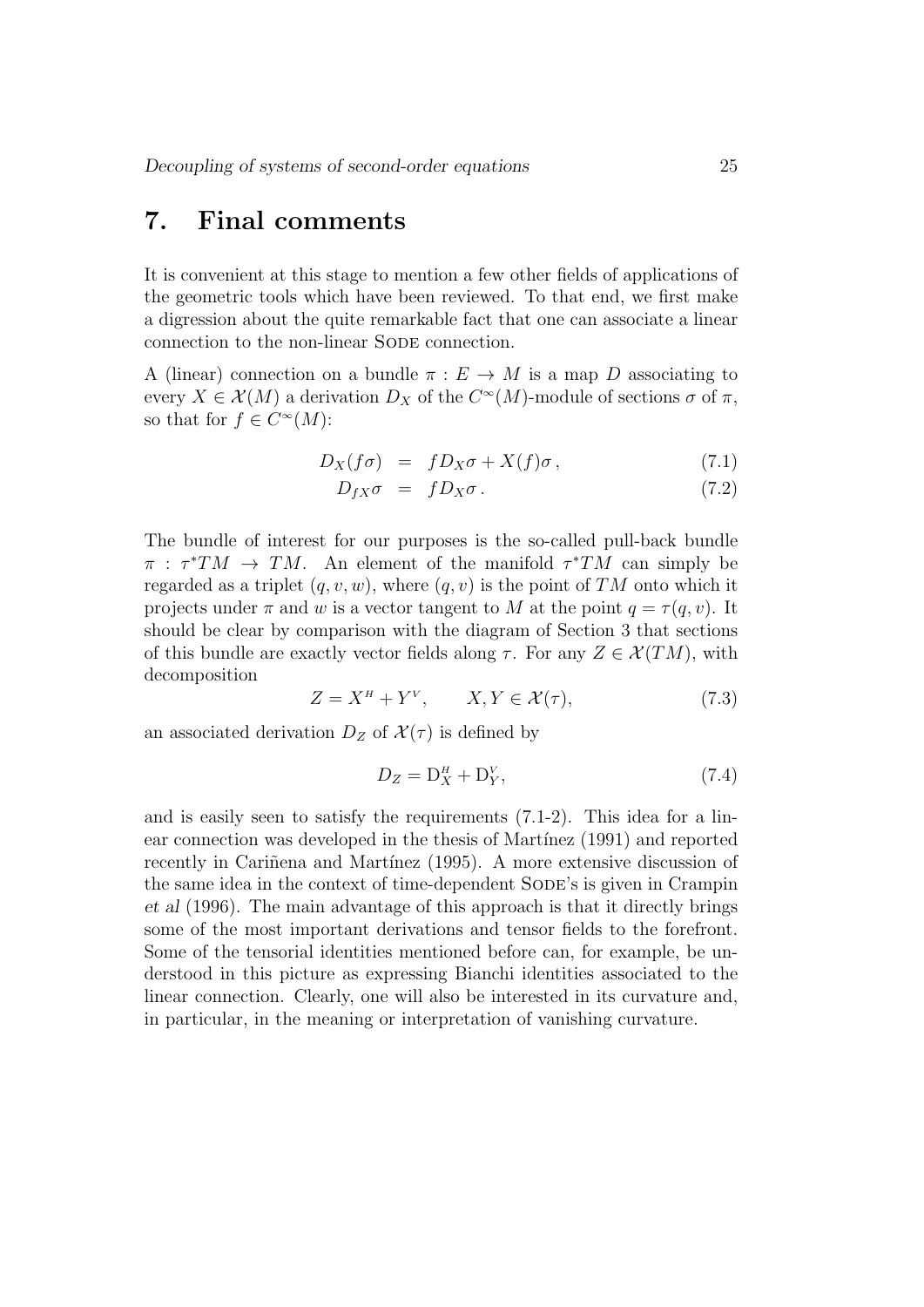The curvature of this linear connection is determined for a great deal by Φ again, but also by a tensor field of the form

$$
\theta = \theta_{jml}^k dq^l \otimes dq^j \otimes \left( dq^m \otimes \frac{\partial}{\partial q^k} \right), \qquad (7.5)
$$

with

$$
\theta_{jml}^k = -\frac{1}{2} \frac{\partial^3 f^k}{\partial v^j \partial v^m \partial v^l}.
$$
\n(7.6)

It turns out that vanishing curvature for the linear connection roughly corresponds to *linearizability* of the SODE or reducability to free motion. One of the conditions then is  $\theta = 0$ , i.e. the equations can at most depend quadratically on the velocities. We refer to the above cited papers for details. Note, however, that there is no contradiction here with, for example, the work of Lie on linearizability (reported elsewhere in this volume): the reason why linearizable equations here are bound to be polynomials of degree 2 in the velocities (and not of degree 3) is that our framework does not allow for coordinate transformations which also transform the independent variable t.

## References

- 1. V.I. Arnold 1983 Geometrical methods in the theory of ordinary differential equations, Springer-Verlag, New York.
- 2. F. Cantrijn, W. Sarlet, A. Vandecasteele and E. Martínez 1996 Complete separability of time-dependent second-order equations, Acta Appl. Math., to appear.
- 3. E. Cartan 1937 Leçons sur la théorie des espaces à connexion projective, Gauthier-Villars, Paris.
- 4. M. Crampin 1983a Tangent bundle geometry for Lagrangian dynamics, J. Phys. A: Math. Gen. 16, 3755–3772.
- 5. M. Crampin 1983b Defining Euler-Lagrange fields in terms of almost tangent structures, Phys. Lett. 95A, 466–468.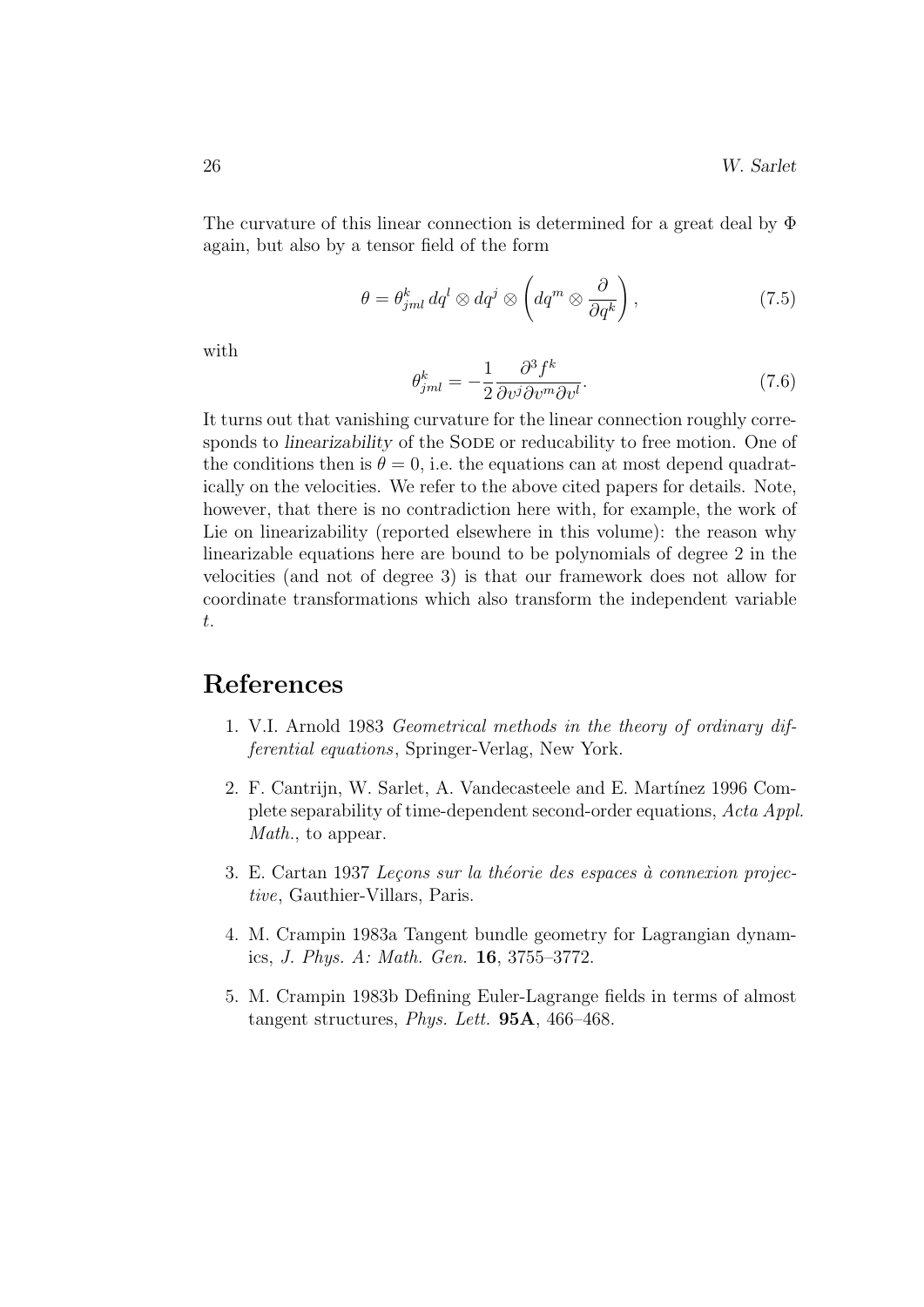- 6. M. Crampin, E. Martínez and W. Sarlet 1996 Linear connections for systems of second-order ordinary differential equations, Ann. Inst. Henri Poincaré, to appear.
- 7. M. Crampin and F.A.E. Pirani 1986 Applicable Differential Geometry, London Math. Soc. Lecture Notes Series 59, Cambridge University Press, Cambridge.
- 8. M. Crampin and G. Thompson 1985 Affine bundles and integrable almost tangent structures, Math. Proc. Camb. Phil. Soc. 98, 61–71.
- 9. M. de León and P.R. Rodrigues 1989 Methods of Differential Geometry in Analytical Mechanics, Mathematics Studies 158, North-Holland, Amsterdam.
- 10. C. Ferrario, G. Lo Vecchio, G. Marmo and G. Morandi 1985 Separability of completely integrable systems admitting alternative Lagrangian descriptions, Lett. Math. Phys. 9, 140–148.
- 11. C. Ferrario, G. Lo Vecchio, G. Marmo and G. Morandi 1987 A separability theorem for dynamical systems admitting alternative Lagrangians, J. Phys. A: Math. Gen. 20, 3225–3236.
- 12. H. Flanders 1963 Differential forms with applications to physical sciences, Academic Press, New York.
- 13. P. Foulon 1986 Géometrie des équations différentielles du second ordre, Ann. Inst. Henri Poincaré  $45$  No 1, 1–28.
- 14. A. Frölicher and A. Nijenhuis 1956 Theory of vector-valued differential forms, Proc. Ned. Acad. Wetensch. Sér.  $A$  59, 338–359.
- 15. J. Grifone 1972a Structure presque tangente et connexions I, Ann. Inst. Fourier 22 No 1, 287–334.
- 16. J. Grifone 1972b Structure presque tangente et connexions II, Ann. Inst. Fourier 22 No 3, 291–338.
- 17. J. Klein 1962 Espaces variationnels et mécanique, Ann. Inst. Fourier 12, 1–124.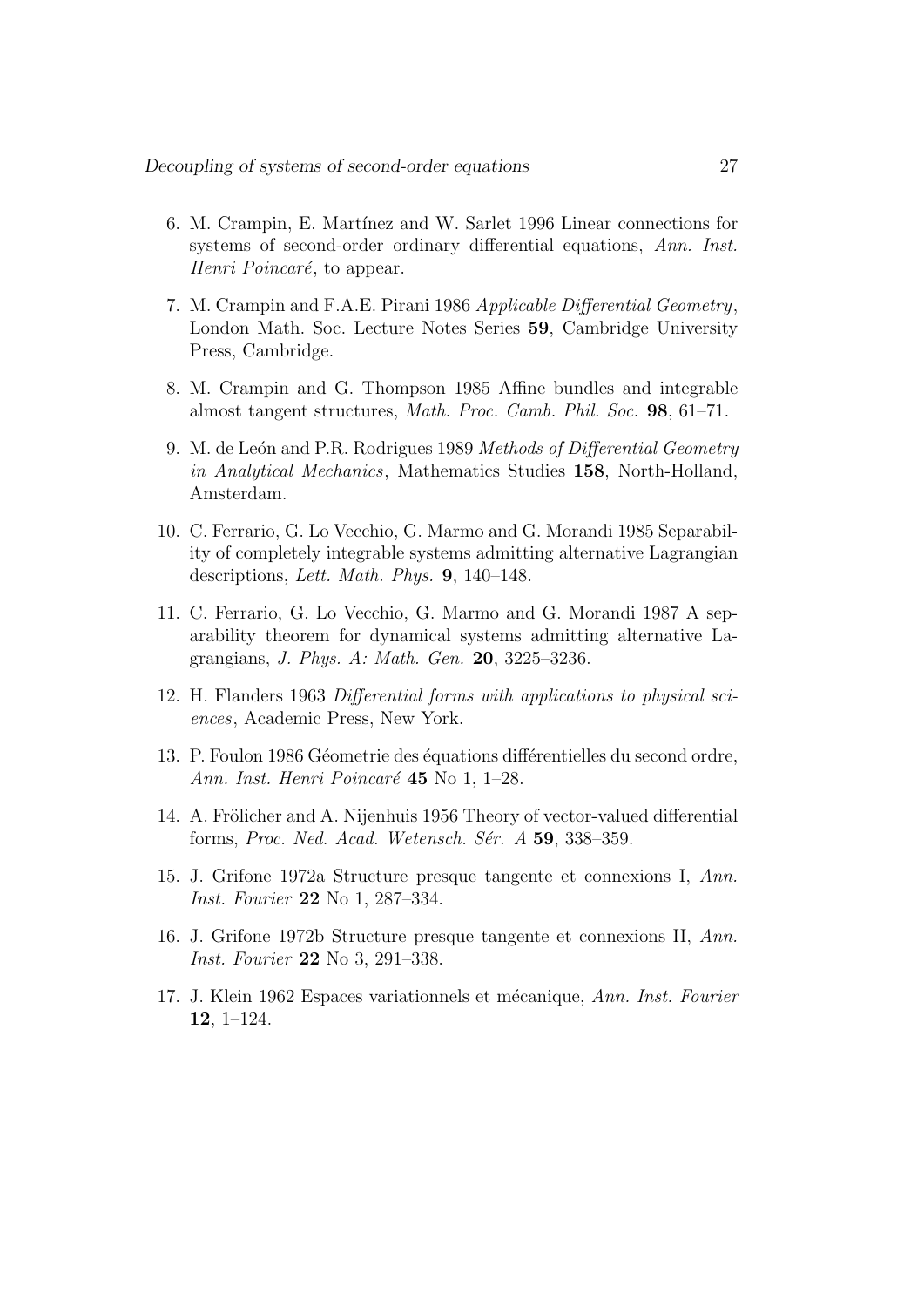- 18. J. Klein 1992 Connections in Lagrangian dynamics, In: La Mécanique Analytique de Lagrange et son héritage II, Atti della Acad. Sci. Torino Suppl. 2 126, 33–91.
- 19. I. Kolář, P.W. Michor and J. Slovák 1993 Natural operators in differential geometry, Springer-Verlag, Berlin.
- 20. M. Kossowski and G. Thompson 1991 Submersive second-order differential equations, Math. Proc. Camb. Phil. Soc. 110, 207–224.
- 21. L.H. Loomis and S. Sternberg 1968 Advanced calculus, Addison-Wesley, Reading (Massachusetts).
- 22. E. Martínez 1991 Geometría de ecuaciones differenciales aplicada a la mecánica, Thesis, University of Zaragoza.
- 23. E. Martínez and J.F. Cariñena 1995 Geometric characterization of linearizable second-order differential equations, Math. Proc. Phil. Soc., to appear.
- 24. E. Martínez, J.F. Cariñena and W. Sarlet 1992 Derivations of differential forms along the tangent bundle projection, Diff. Geometry and its Applications 2, 17–43.
- 25. E. Martínez, J.F. Cariñena and W. Sarlet 1993a Derivations of differential forms along the tangent bundle projection II, Diff. Geometry and its Applications 3, 1–29.
- 26. E. Martínez, J.F. Cariñena and W. Sarlet 1993b Geometric characterization of separable second-order equations, Math. Proc. Camb. Phil. Soc. **113**, 205-224.
- 27. P.W. Michor 1987 Remarks on the Frölicher-Nijenhuis bracket, Proc. Conf. on Differential Geometry and its Applications (Brno 1986) eds. D. Krupka and A. Svec, Brno: Univerzita J.E. Purkyně, 197–220.
- 28. P.W. Michor 1989 Graded derivations of the algebra of differential forms associated with a connection, In: Differential Geometry, Proceedings Peniscola 1988, Springer Lecture Notes 1410, 249–261.